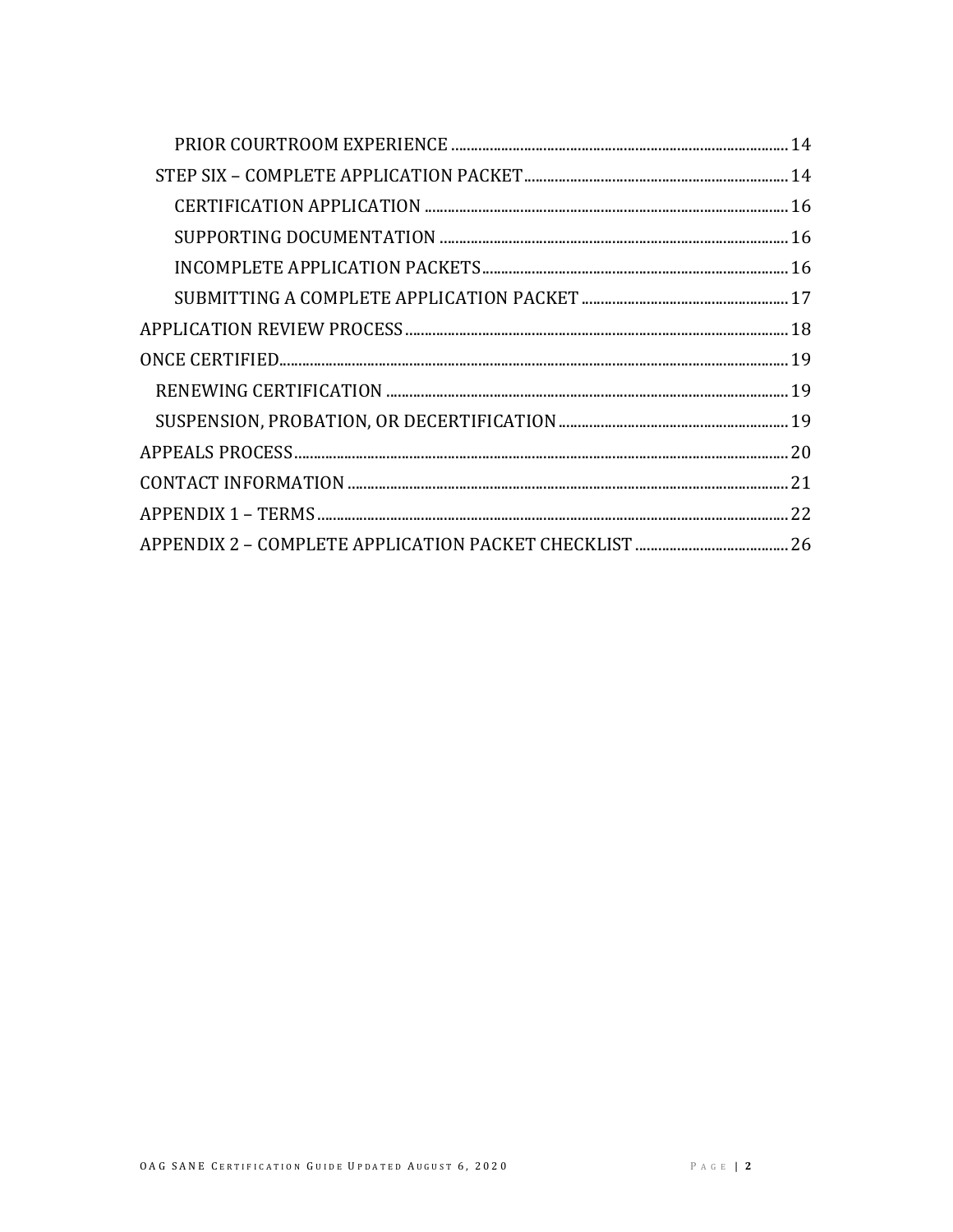# OAG SANE CERTIFICATION APPLICATION

<span id="page-2-0"></span>The Office of the Attorney General (OAG), through the Sexual Assault Prevention and Crisis Services (SAPCS) program, administers the Sexual Assault Nurse Examiner (SANE) Certification Program. (See Texas Government Code §420.011).

The OAG offers the following SANE certifications: Certified Adult/Adolescent SANE (CA-SANE), Certified Pediatric SANE (CP-SANE), and a dual Certified Adult/Adolescent SANE (CA-CP SANE). For CA-SANE Certification an applicant must demonstrate currency of practice in the care and treatment of adult and adolescent patients who present with a complaint of sexual assault or abuse. For CP-SANE Certification an applicant must demonstrate currency of practice in the care and treatment of pediatric patients who present with a complaint of sexual assault or abuse. For CA-CP SANE Certification an applicant must demonstrate currency of practice in the care of treatment of adult, adolescent, and pediatric patients who present with a complaint of sexual assault or abuse.

The OAG has published rules regarding the SANE Certification Program including minimum standards for certification. (See Texas Administrative Code, Title 1, Part 3, Chapter 62, Subchapter A). This guide outlines the minimum standards and application requirements for the OAG SANE Certification.

This guide is designed for individuals who are **not currently certified**.

Individuals who are **currently certified** should refer to the **OAG SANE Certification Renewal Application Guide** for information on renewing certification. Individuals with prior training and/or advanced clinical experience, hold a certification from another state or national entity, or who have expired OAG certifications may apply for certification. The nurses must be able to meet the same currency of practice requirements of the OAG SANE renewal. Individuals must have completed the requirements within the past two years from the date of application. Refer to the **OAG SANE Certification Application Renewal Guide**.

## WHO SHOULD APPLY

<span id="page-2-1"></span>Individuals interested in seeking OAG SANE Certification must meet the minimum nursing qualifications – hold the appropriate nursing license and have nursing experience – and complete three core components – an OAG approved SANE training course, clinical requirements, and courtroom observation – prior to applying for certification.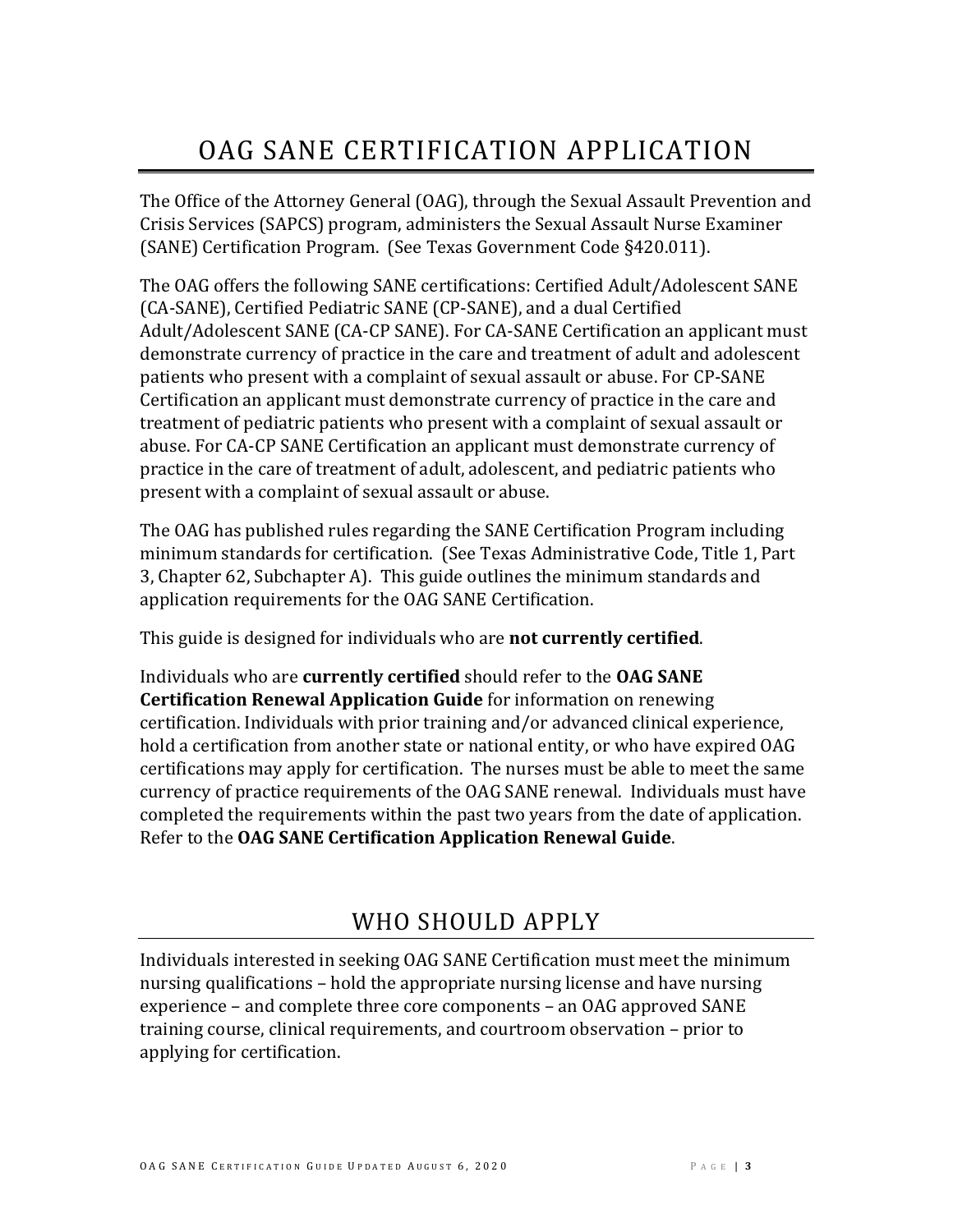The OAG approved SANE training course is the cornerstone of certification and begins the nurse's SANE education. During the training course, participants learn about the role of the SANE in the collaborative approach to responding to patients who present with a complaint of sexual assault or abuse. The course focuses on nursing care and treatment of the patient utilizing the principles of trauma informed care, and the steps required for conducting sexual assault medical forensic examinations.

In addition to the training course, nurses must also complete basic clinical requirements – developing practical skills as they complete pelvic and well-child examinations – and advanced clinical requirements - conducting sexual assault medical forensic examinations under a preceptor. Nurses also participate in courtroom observations as an introduction to the role of a SANE in court proceedings.

OAG SANE Certification does not ensure employability. Individuals may contact local SANE programs and medical facilities regarding employment and clinical requirement opportunities. The OAG does not provide assistance in obtaining employment or completing certification requirements. In issuing OAG SANE Certification, the OAG reviews an applicant's submission to verify the individual completed the minimum requirements for OAG SANE Certification and provided sufficient documentation to establish the requirements were met. The OAG does not review a nurse's competency or capability to provide care; oversight of the nurse's practice should be handled locally. It is recommended that local facilities and SANE programs establish policies to review the quality of care that patients receive.

This guide provides detailed information regarding the requirements for certification and the general application process for each certification type.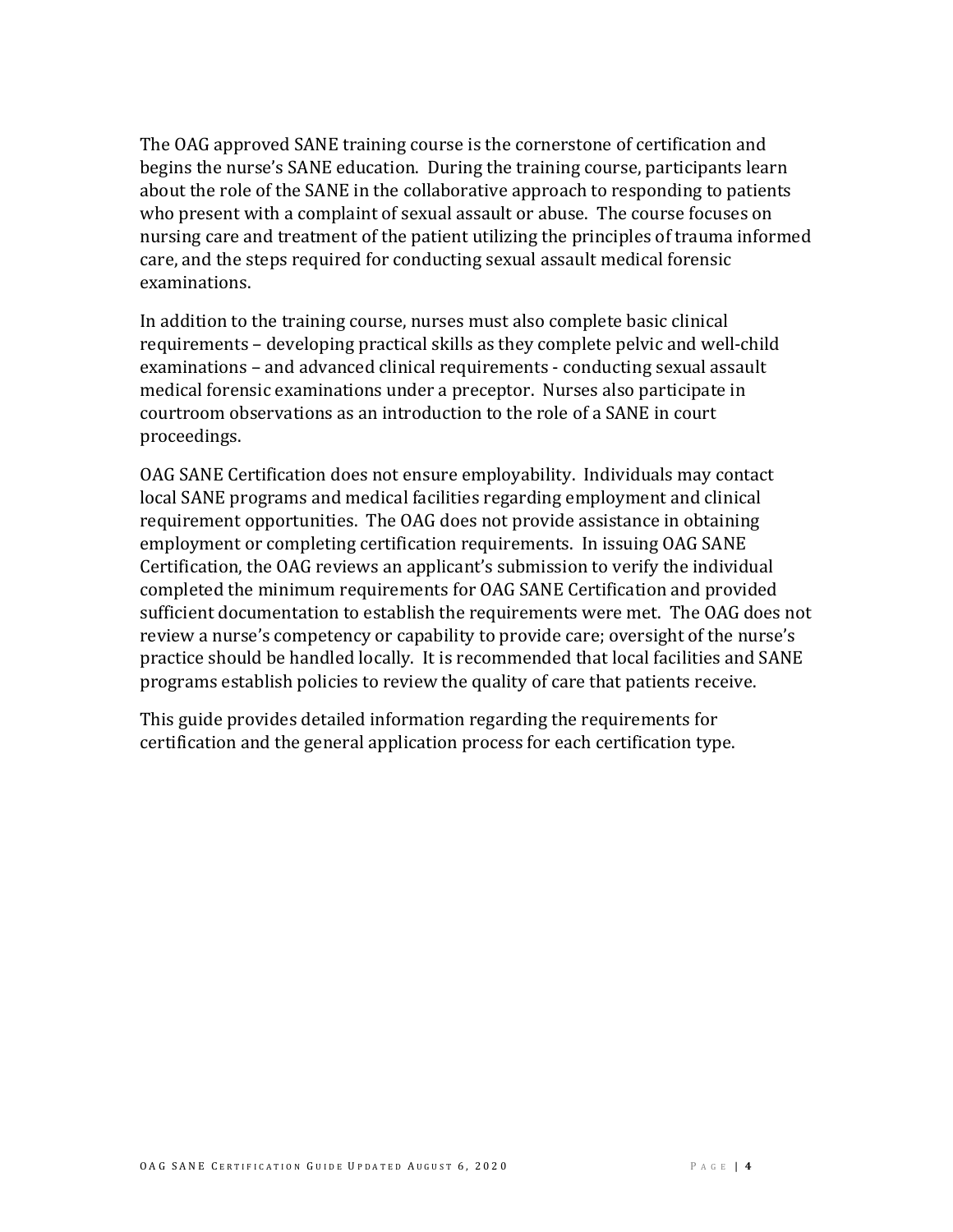# <span id="page-4-0"></span>OAG SANE CERTIFICATION APPLICATION PROCESS

OAG SANE Certification is available for eligible individuals who meet the minimum nursing qualifications (nursing licensure and experience), and complete the three core components (OAG approved SANE training course, clinical requirements, and courtroom observation) within the designated timeframe. **Individuals must meet all the requirements and submit a complete application packet within two years of completing the training course**. [\(See Appendix 1](#page-21-0) Terms – Two years). The OAG may allow an extension for extenuating circumstances if documentation is received from the SANE coordinator or medical director that an extension is needed. These may be approved on a case by case basis.

Individuals seeking certification are responsible for ensuring that all requirements for certification are completed prior to applying. Details regarding each of these requirements are found in this guide.

## STEP ONE – NURSING LICENSURE

<span id="page-4-1"></span>To be eligible for certification, an individual must be a registered nurse (RN) with a current and unencumbered license with the Texas Board of Nursing (BON). This includes applicants who hold a compact license or active duty military practicing at a military facility. Applicants must provide a nursing license number in the **Certification Application**, which will be verified by the OAG. [\(See Step Six –](#page-13-2) [Complete Application Packet\).](#page-13-2) The OAG SANE Administrator may contact the applicant or the BON to resolve any questions regarding licensure status.

Individuals with licensure encumbrances that impede their ability to perform as a SANE –to provide nursing care and treatment for a patient who presents with a complaint of sexual assault –may be denied certification. Contact the OAG SANE Administrator for more information.

## STEP TWO – NURSING EXPERIENCE

<span id="page-4-2"></span>To be eligible for certification, an individual must have a minimum of two years direct contact with patients (active practice) as an RN within the last five years at the time the application for certification is submitted. This includes nurses who provide or supervise those who provide direct patient care.

Applicants must sign the **Verification Form** as documentation of nursing experience. (See Step Six – [Complete Application Packet\).](#page-13-2)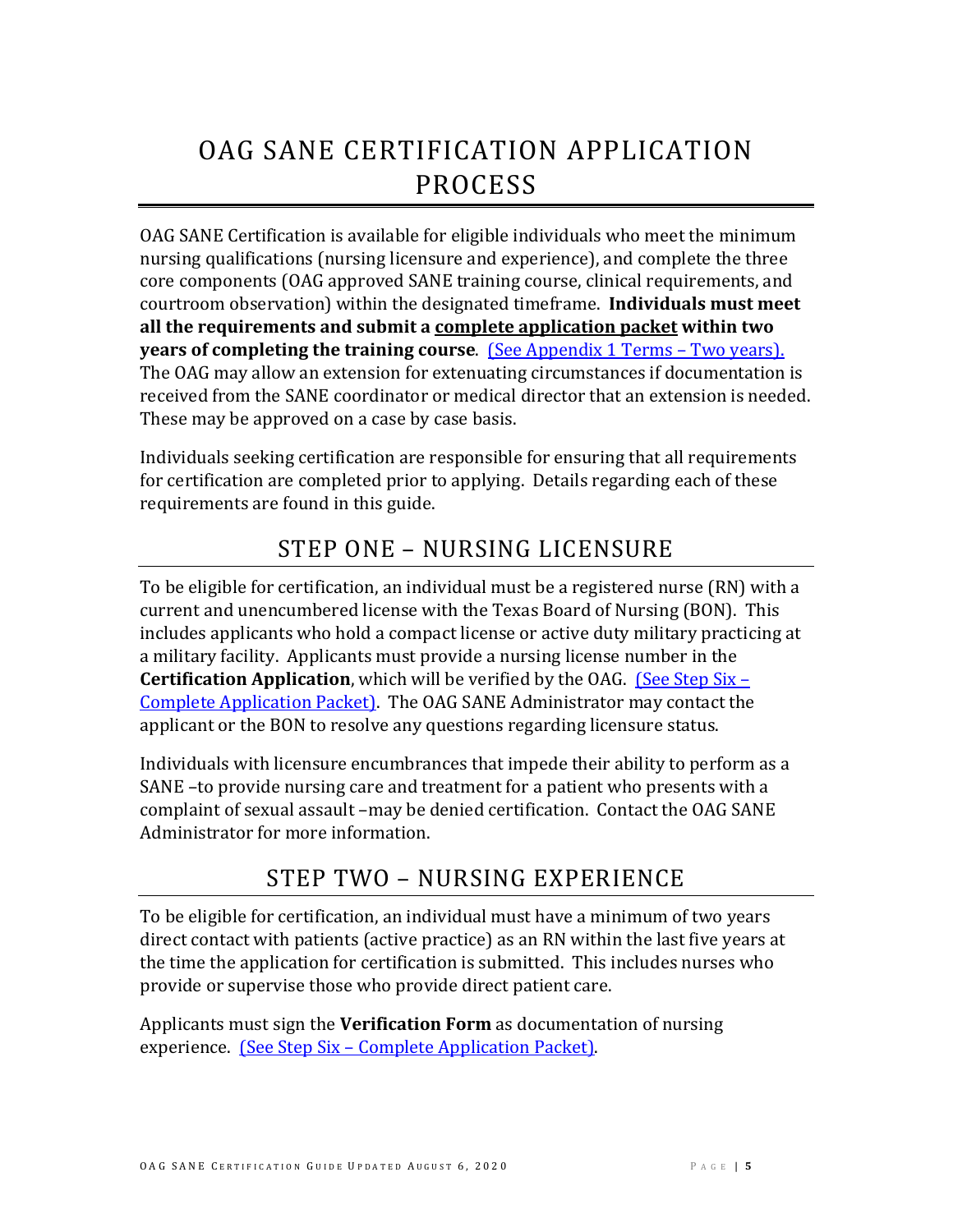## <span id="page-5-0"></span>STEP THREE –OAG APPROVED SANE TRAINING COURSE

To be eligible for certification, an individual must complete an OAG approved SANE training course. The content for the classes must meet the specifications described in the **OAG SANE Curriculum Requirements.** This training course is the introduction to the role of a SANE.Individuals must complete a training course prior to submitting the application for certification.

Individuals may take either adult/adolescent or pediatric specific classes to be eligible for certification. There is no requirement that applicants take both an adult/adolescent and a pediatric class unless they are seeking a dual certification. The length of the training class is set by the provider and the classes may be taken in the order offered by the provider.

### APPROVED TRAINING COURSES

<span id="page-5-1"></span>Individuals may select training courses offered by the provider of their choice. However, to be eligible for certification, an individual must take a training course that is OAG approved. Contact the OAG SANE Administrator to determine if the selected training course has been approved by the OAG and for additional information regarding the approval process for other courses not currently approved by the OAG.

### DOCUMENTING THE TRAINING COURSE

<span id="page-5-2"></span>Applicants must document completion of the required training course by providing a copy of the course certificate. The OAG SANE Administrator may verify attendance at training courses by contacting the individual or the training provider or requesting additional information.

### TIMEFRAME FOR TRAINING COURSE

<span id="page-5-3"></span>**All training requirements must be completed within two years of completing the training course.** The OAG may allow an extension for extenuating circumstances if documentation is received from the SANE coordinator or medical director that an extension is needed. These may be approved on a case by case basis. Individuals who do not complete each of the requirements before the twoyear deadline and have not been granted an extension for extraordinary circumstances, must complete each of the requirements again, including the training course, to be considered for certification.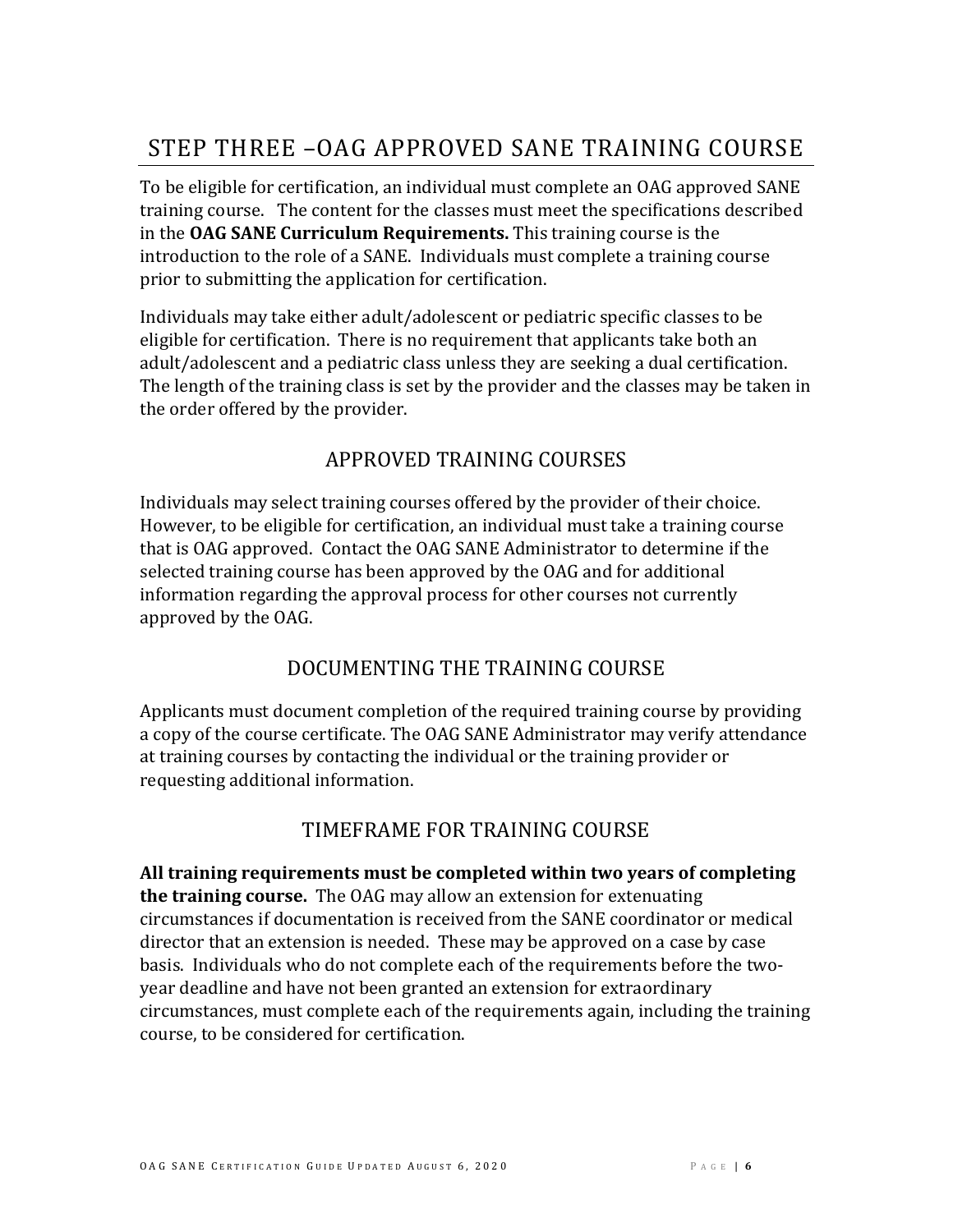### PRIOR TRAINING

<span id="page-6-0"></span>Individuals who have completed prior training equivalent to the training requirements within the last two years may request to waive this requirement. Applicants must provide documentation of the prior training to be considered for the waiver. Requests may be approved on a case-by-case basis. Contact the OAG SANE Administrator for more information.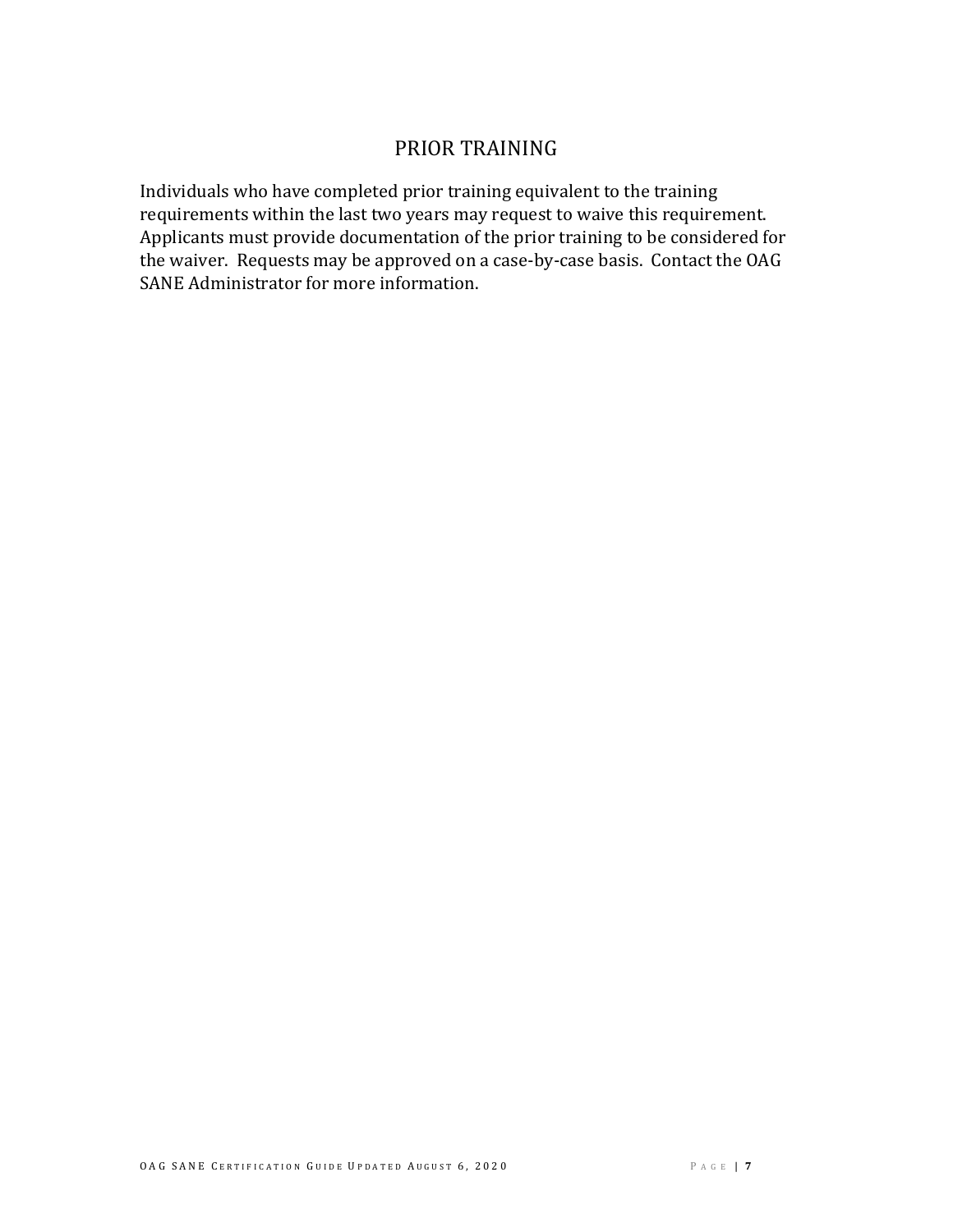## STEP FOUR –CLINICAL REQUIREMENTS

<span id="page-7-0"></span>To be eligible for certification, an individual must complete the clinical requirements for the requested certification type to establish currency of practice. This includes basic requirements (pelvic and well-child examinations) and advanced requirements (sexual assault medical forensic examinations). Preceptors have the discretion of determining when the clinical requirements should begin – any time before, during or after the individual completes the training course.

| <b>Table One: Basic Clinical Requirements</b> |                               |                                                                    |                             |  |  |  |
|-----------------------------------------------|-------------------------------|--------------------------------------------------------------------|-----------------------------|--|--|--|
|                                               | <b>CA-SANE</b>                |                                                                    | <b>CP-SANE / CA-CP SANE</b> |  |  |  |
|                                               | <b>10 Pelvic Examinations</b> | <b>10 Pelvic Examinations</b><br><b>20 Well-Child Examinations</b> |                             |  |  |  |

| <b>Table Two: Advanced Clinical Requirements</b>                                                                                                                     |                                                                                                                                                                               |                                                                                                                                                                                                                                                                           |  |  |  |  |  |  |
|----------------------------------------------------------------------------------------------------------------------------------------------------------------------|-------------------------------------------------------------------------------------------------------------------------------------------------------------------------------|---------------------------------------------------------------------------------------------------------------------------------------------------------------------------------------------------------------------------------------------------------------------------|--|--|--|--|--|--|
| <b>CA-SANE</b>                                                                                                                                                       | <b>CP-SANE</b>                                                                                                                                                                | <b>CA-CP SANE</b>                                                                                                                                                                                                                                                         |  |  |  |  |  |  |
| 8 Adult/Adolescent                                                                                                                                                   | <b>10 Pediatric Sexual</b>                                                                                                                                                    | <b>18 Sexual Assault</b>                                                                                                                                                                                                                                                  |  |  |  |  |  |  |
| <b>Sexual Assault Medical</b>                                                                                                                                        | <b>Assault Medical Forensic</b>                                                                                                                                               | <b>Medical Forensic</b>                                                                                                                                                                                                                                                   |  |  |  |  |  |  |
| <b>Forensic Examinations</b>                                                                                                                                         | <b>Examinations</b>                                                                                                                                                           | <b>Examinations</b>                                                                                                                                                                                                                                                       |  |  |  |  |  |  |
| 6 Examinations must be<br>acute with the use of an<br>evidence kit<br>2 of those may be Adult<br>$\bullet$<br><b>Medical Forensic</b><br>Examination<br>Simulations. | 6 examinations must be<br>$\bullet$<br>of the prepubescent<br>patient<br>1 adolescent exam may<br>$\bullet$<br>be Adult Medical<br><b>Forensic Examination</b><br>Simulation. | 8 adult/adolescent<br>examinations<br>6 exams must be<br>acute<br>2 exams may be<br>$\circ$<br>simulations<br>10 pediatric<br>$\bullet$<br>examinations<br>6 exams must be<br>of the<br>prepubescent<br>patient<br>1 adolescent<br>$\bigcap$<br>exam may be<br>simulation |  |  |  |  |  |  |

### CONDUCTING THE EXAMINATION

<span id="page-7-1"></span>**All examinations must be supervised and signed off by a preceptor.** Individuals seeking certification are responsible for scheduling each examination, obtaining the appropriate preceptor supervision, and utilizing fundamentals taught during the training course for sexual assault medical forensic examinations.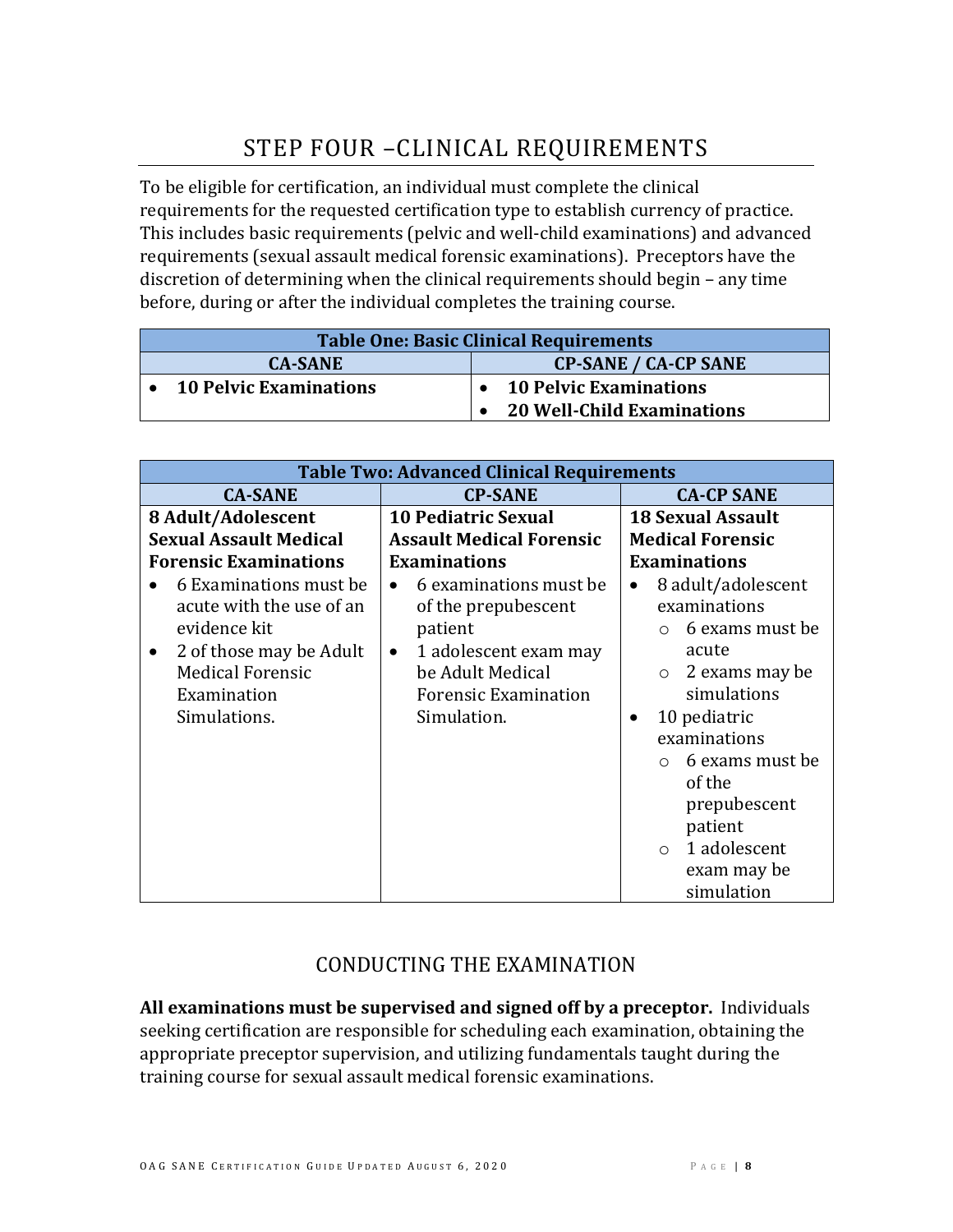**The OAG will count one observation examination for each category of the basic and advanced examinations. The remaining examinations must be completed with active participation from the applicant under the supervision of the preceptor.** Individuals must work with the preceptor to determine the level of complexity for each examination**.** Information regarding the examinations is found below.

#### **Pelvic Examination**

- Visual inspection and palpation of the external structures of the adult/adolescent female genitalia (vulva) to assess for normalcy, disease processes, or trauma.
- Visual inspection with the use of a vaginal speculum inserted into the vagina allows for visual assessment of the vaginal vault and the cervix to assess for normalcy, disease processes, or trauma.
- Inspections must be performed on a patient who is not presenting with an acute complaint of sexual assault or abuse.
- **Live medical models may be used for any or all of the required adult pelvic examinations.**

#### **Well-Child Examination**

- Examination of a pediatric patient focusing on growth and development according to the age of the patient.
	- o Cognitive
	- o Linguistic
	- o Neurological
	- o Psychological
	- o Appearance
	- o Genitalia physiology according to maturity
- Examinations should be conducted on a variety of age groups to learn more about the different stages of growth and development. (Ages are approximate as growth and development varies with each individual child.)
	- $\circ$  Infant (birth 1 year of age)
	- $\circ$  Toddler (1 3 years of age)
	- $\circ$  Pre-school child (3 6 years of age)
	- $\circ$  School-aged child  $(6 12 \text{ years of age})$
	- $\circ$  Preadolescent child (12 13 years of age)
	- o Adolescent child (13 17 years of age)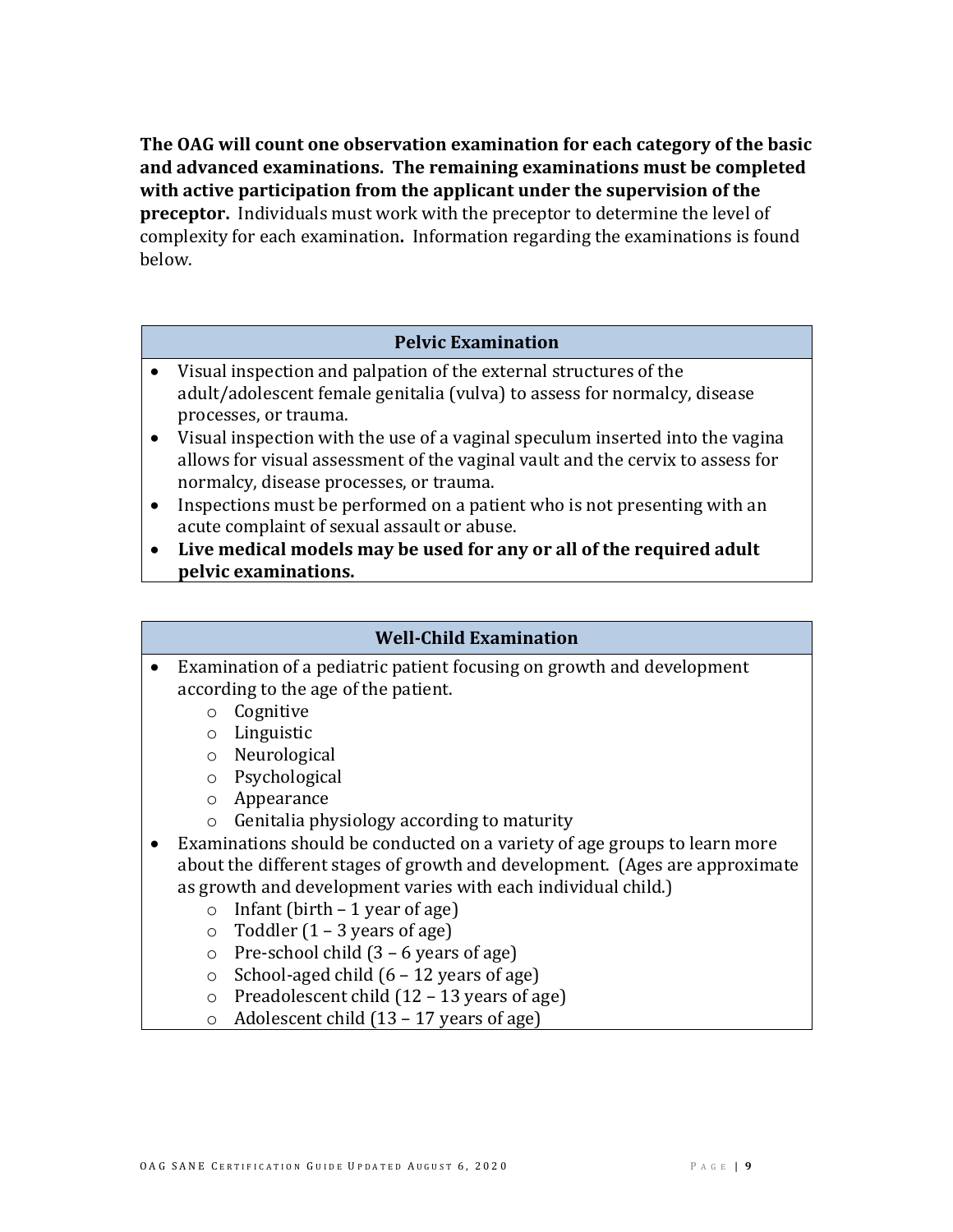#### **Sexual Assault Medical Forensic Examination**

- A specialized examination provided pursuant to Texas Government Code, Chapter 420 that uses an OAG-approved evidence collection kit and protocol. Note: It is understood that the evidence collection kit is only used when indicated. However, see requirements above for CA-SANE for the required number of adult examinations utilizing a kit.
- This examination encompasses the care and treatment of a patient who presents with a complaint of sexual assault – including a medical history for the purpose of diagnosis and treatment, head-to-toe examination to assess for trauma, detailed anogenital examination to assess for trauma, and collection of forensic evidence as indicated by history and findings.

#### **Adult Medical Forensic Examination Simulation**

- A simulated sexual assault medical forensic examination conducted on an adult patient actor.
- The exam must be completed in the same manner and utilizing the same clinical requirements as an acute sexual assault medical forensic examination.
- <span id="page-9-0"></span>• The examinations must be completed in the presence of a SANE and the SANE supervisor or coordinator and must be signed by a preceptor.

### PRECEPTING THE EXAMINATION

All examinations must be supervised by a preceptor. A preceptor is an experienced health care professional or practitioner who provides guidance and expertise to individuals as they complete clinical requirements. Preceptors should be licensed health care professionals selected by a health care organization in its routine course of business to observe or precept individuals during the completion of clinical requirements.

For **basic clinical requirements**, common preceptors include health care professionals with experience conducting pelvic or well-child examinations, such as RNs without forensic experience, physicians (MD or DO), advanced practice nurses/nurse practitioners (APN/NP), or physician assistants (PA).

For **advanced clinical requirements,** common preceptors include health care professionals with experience conducting sexual assault medical forensic examinations such as SANEs with OAG or other national SANE certification, noncertified RNs with forensic experience, physicians (MD or DO), advanced practice nurses/nurse practitioners (APN/NP), or physician assistants (PA).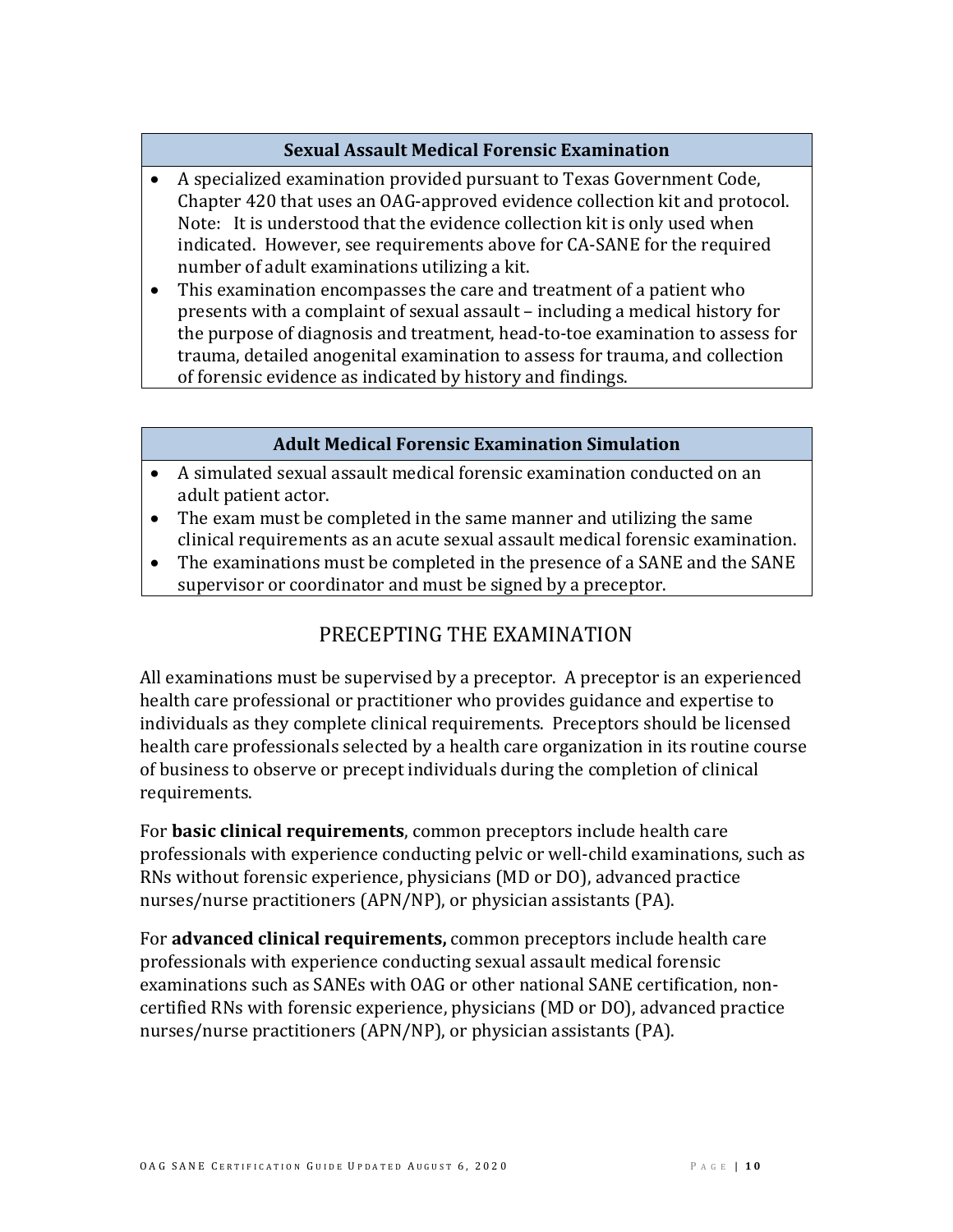The **preceptor verifies** that they personally observed the examination and the individual completed the examination with the required degree of complexity as required by the preceptor. For each examination type, the individual may count one examination that is observation only towards the clinical requirements for each examination category. To guide the preceptor in supervising these clinical requirements, the following are the purposes and goals for each clinical requirement.

#### **Pelvic Examination**

- **Purpose**: To apply information learned during the SANE training about the anatomy and physiology of the adult/adolescent genitalia and develop basic examiner skills in a practical application.
- **Goal**: Prepare the individual to conduct an anogenital examination of an adult or adolescent patient who presents with a complaint of sexual assault.

#### **Well-Child Examination**

- **Purpose**: To apply the principles of normal pediatric (prepubescent and adolescent) growth and development, to include the anogenital region, learned during the SANE training and develop basic skills as an examiner in a practical application.
- **Goal**: Prepare the individual to conduct an examination of a pediatric patient who presents with a complaint of sexual assault or abuse.

#### **CA-SANE Sexual Assault Medical Forensic Examination**

- **Purpose**: To build on the basic clinical skills learned conducting pelvic examinations and develop skills to evaluate and treat an adult or adolescent patient who presents with a complaint of sexual assault.
- **Goal**: Prepare the individual to conduct an examination of an adult or adolescent patient who presents with a complaint of sexual assault utilizing medical forensic standards of practice.

#### **CP-SANE Sexual Assault Medical Forensic Examination**

- **Purpose**: To build on the basic clinical skills learned during the well-child and pelvic examinations and develop skills to evaluate and treat a pediatric patient who presents with a complaint or suspicion of sexual assault or abuse.
- **Goal**: Prepare the individual to conduct an examination of a pediatric patient who presents with a complaint of sexual assault or abuse utilizing medical forensic standards of practice.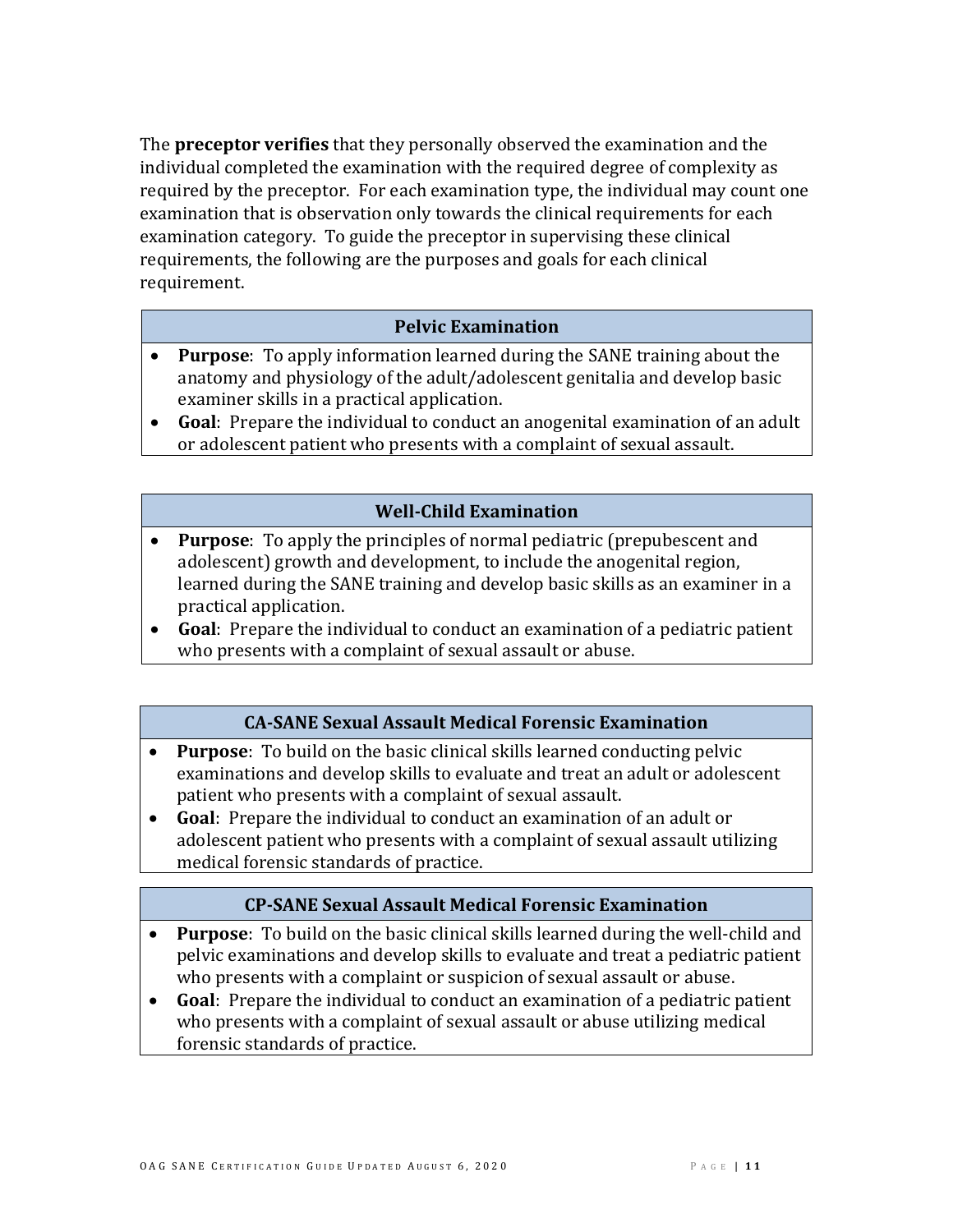### DOCUMENTING THE EXAMINATION

<span id="page-11-0"></span>Applicants must document completion of the clinical requirements using the **Clinical Requirement Form.** (See Table Three). The **Clinical Requirement Form** is used for basic and advanced clinical requirements; however, the applicant may only include **one examination type** per form. To help with the review process, examinations should be listed in chronological order for each examination type.

All forms must contain the signature of the preceptor to verify supervision of the examination. If the administrator is unable to determine that an exam was precepted it may not be counted without additional verification.

Applicants will need to make additional copies of the form to document all of the requirements. Applicants must include their name and examination type at the top of each form and provide the following information:

- Box 1 Date the exam was conducted
- Box 2 Preceptor licensure type (e.g., MD/DO, RN/LVN)
- Box 3 Preceptor name (Printed)
- Box 4 Preceptor signature
- Box 5 Type of examination (**only one type per form**) and additional information as indicated (use of live model)

The OAG SANE Administrator may contact an applicant, an applicant's SANE supervisor or coordinator, or the preceptor to resolve any questions regarding the examinations or to request additional information.

## TIMEFRAME FOR CLINICAL REQUIREMENTS

<span id="page-11-1"></span>**All clinical requirements must be completed within two years of completing the training course.** The OAG may allow an extension for extenuating circumstances if documentation is received from the SANE coordinator or medical director that an extension is needed. These may be approved on a case by case basis. Individuals who do not complete each of the requirements before the twoyear deadline and have not been granted an extension for extraordinary circumstances, must complete each of the requirements again, including the training course, to be considered for certification. Preceptors have the discretion of determining when the clinical requirements should begin – any time before, during, or after the individual completes the training course.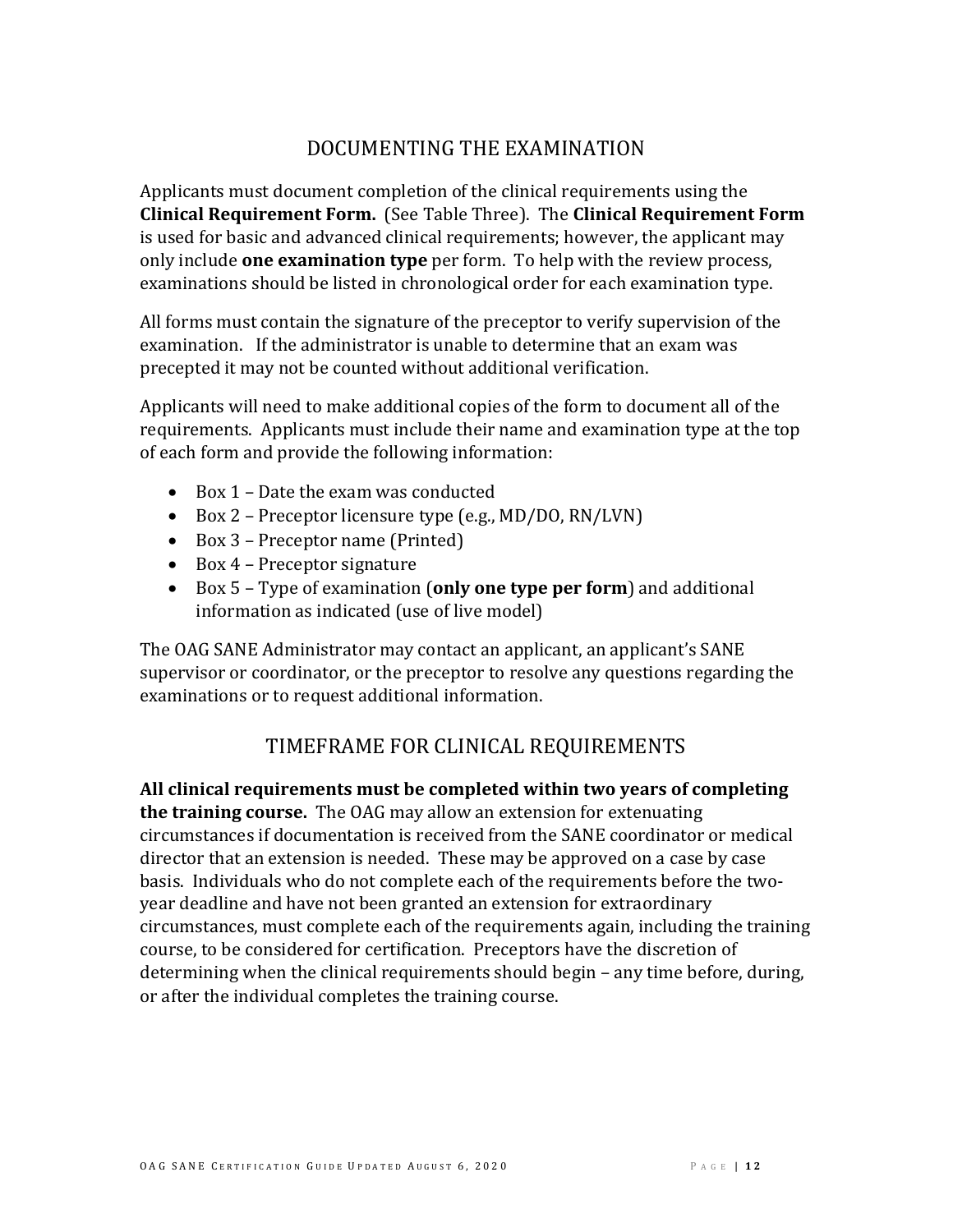## PRIOR CLINICAL EXPERIENCE

<span id="page-12-0"></span>Individuals who have prior clinical experience equivalent to the clinical requirements within the last two years may request to waive this requirement. For example, a nurse who works in a women's clinic and completes pelvic exams as part of the nurse practice may request to waive the pelvic examinations. Applicants may only waive advanced clinical requirements if they can prove currency of practice within the last two years by providing documentation of the prior clinical experience. Requests may be approved on a case-by-case basis. Contact the OAG SANE Administrator for more information.

## STEP FIVE –COURTROOM OBSERVATION

<span id="page-12-1"></span>To be eligible for certification, an individual must complete the courtroom observation requirement – 12 hours of in person courtroom observation. To gain the most experience, individuals should attend cases related to sexual assault or other criminal proceedings that involve expert testimony. Courtroom observation for a traffic violation will not be accepted. Courtroom observation provides an introduction to the courtroom environment, as well as an opportunity to observe criminal justice proceedings and witness testimony. Although not a requirement, it is recommended that participants observe an entire trial if possible to see the entire process in action.

#### **Applicants seeking dual certification are only required to complete 12 hours total of courtroom observation.**

## DOCUMENTING COURTROOM OBSERVATION

<span id="page-12-2"></span>Applicants must document completion of the courtroom observation requirements using the **Courtroom Observation Form.** Courtroom attendance must be verified by courtroom personnel as indicated by the courtroom personnel signature on the form or by the SANE Coordinator. When documenting courtroom attendance, the applicant should round the time up to the nearest quarter hour. It is recommended that courtroom observation begin after the student finishes the training course.

Applicants may make additional copies of the form to document courtroom hour requirements. Include applicant name at the top of each form and provide the following information:

- Box 1 Date and amount of time applicant observed the appropriate courtroom proceedings
- Box 2 Courtroom personnel type (e.g., Bailiff, Defense Attorney, Prosecutor or staff) or SANE Coordinator
- Box 3 Courtroom personnel or SANE Coordinator name (Printed)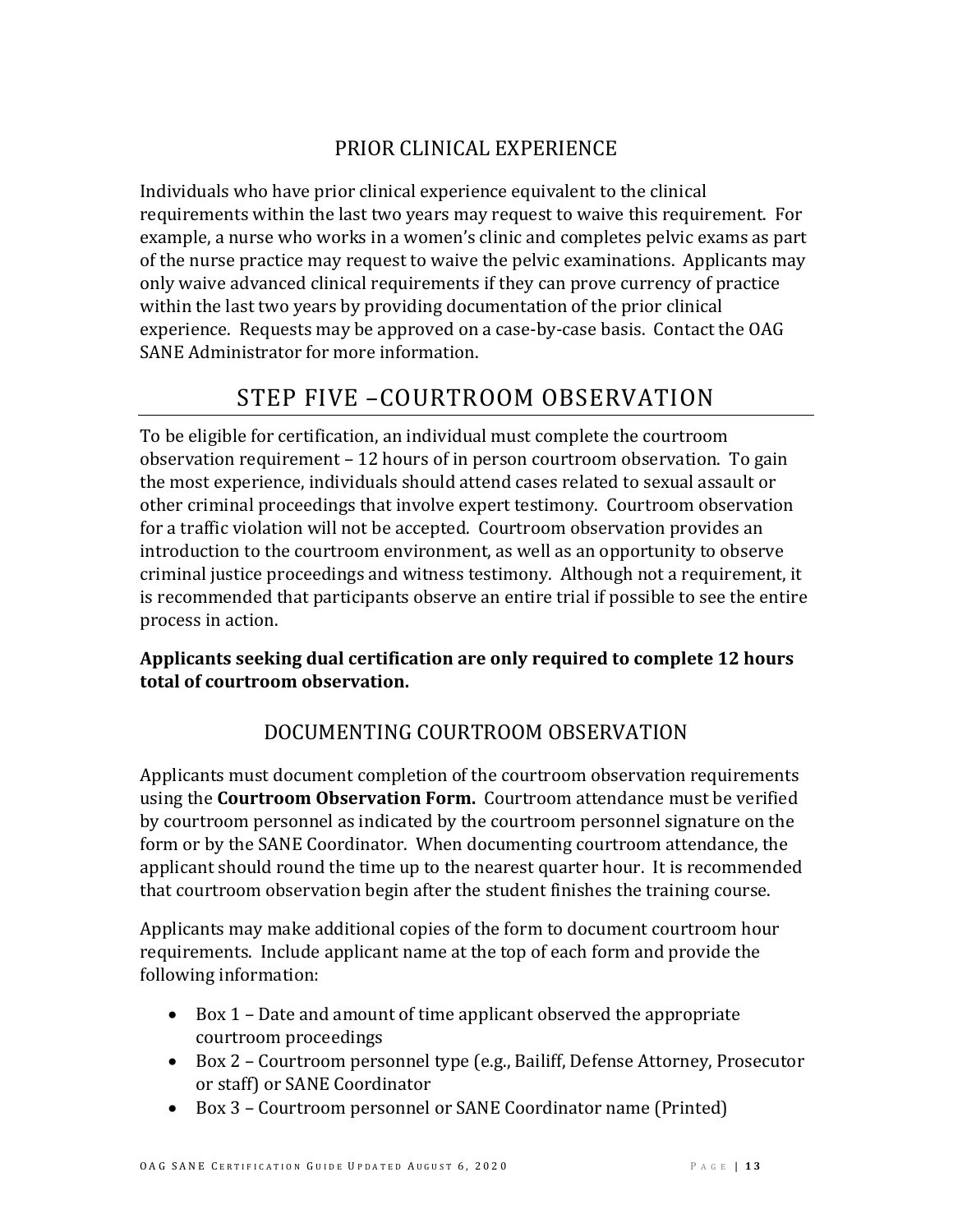• Box 4 – Courtroom personnel or SANE Coordinator signature

The OAG SANE Administrator may contact the applicant, an applicant's SANE supervisor or coordinator, or the courtroom personnel to resolve any questions regarding the courtroom observation or to request additional information.

## TIMEFRAME FOR COURTROOM OBSERVATION

<span id="page-13-0"></span>**All courtroom observation requirements must be completed within two years of completing the training course.** The OAG may allow an extension for extenuating circumstances if documentation is received from the SANE coordinator or medical director that an extension is needed. These may be approved on a case by case basis. Individuals who do not complete each of the requirements before the two-year deadline and have not been granted an extension for extraordinary circumstances must complete each of the requirements again, including the training course, to be considered for certification.

## PRIOR COURTROOM EXPERIENCE

<span id="page-13-1"></span>Individuals who have prior courtroom experience within the last two years equivalent to the courtroom requirements - such as testifying or sitting on a jury – may request to waive this requirement. Applicants must provide documentation of prior courtroom experience within the last two years to be considered for the waiver. Requests may be approved on a case-by-case basis. Contact the OAG SANE Administrator for more information.

## STEP SIX – COMPLETE APPLICATION PACKET

<span id="page-13-2"></span>Applicants must provide sufficient information to the OAG regarding nursing qualifications, training, clinical requirements and courtroom observation before the OAG can make a determination regarding certification. Individuals must meet all the requirements and submit a **complete application packet** within two years of completing the training course, unless an extension for extraordinary circumstances has been granted, to be considered for certification. A **complete application packet** consists of:

- **a. Certification Application**
- **b. Copy of Training Course certificate**
- **c. Clinical Requirement Form(s)**
- **d. Courtroom Observation Form(s)**
- **e. Verification Form**

(See Appendix 2- [Complete Application Packet Checklist.\)](#page-25-0)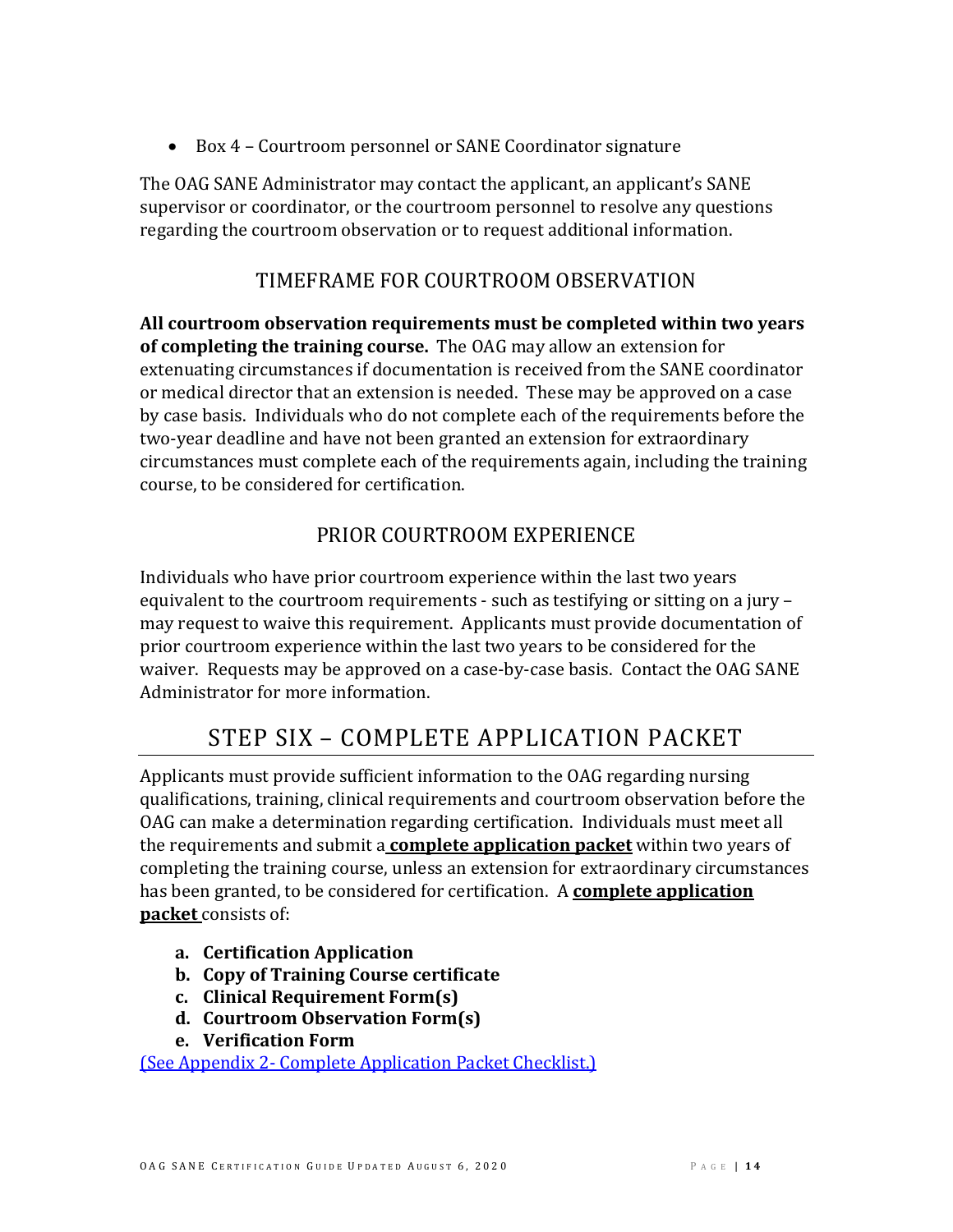Applicants must retain a copy of the **complete application packet** throughout the application process. This includes all documents sent in support of the application. Applicants who receive certification must also retain a copy of the packet and supporting documentation throughout the certification period.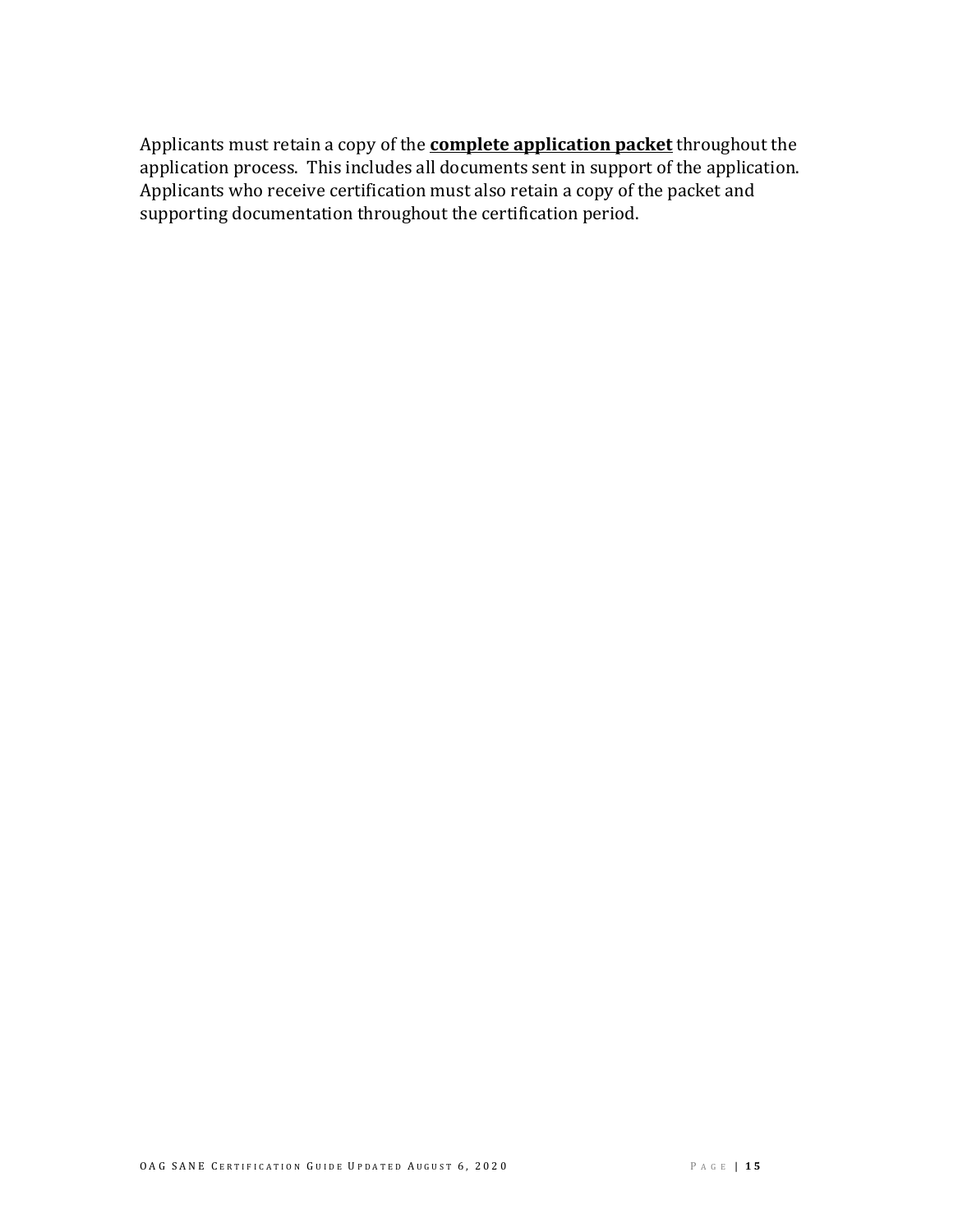### CERTIFICATION APPLICATION

<span id="page-15-0"></span>The OAG will review and verify the information provided in the application to determine eligibility for certification. The OAG will use information from the application to contact applicants if additional information is needed to process the application.

NOTE: The information provided in the application and in the supporting documentation may be subject to disclosure under the Texas Public Information Act. (See Texas Government Code Chapter 552).

#### SUPPORTING DOCUMENTATION

<span id="page-15-1"></span>Applicants must provide documentation as described in this guide to demonstrate completion of all the requirements for certification – training, clinical requirements, and courtroom observations – as part of the application for certification. This includes:

- **Certificate of Training Completion**
- **Clinical Requirement Form(s)**
- **Courtroom Observation Form(s)**

Applicants must also submit a **Verification Form** signed by the applicant as part of the packet. This form documents that the applicant meets the nursing qualifications, has provided accurate information, and has completed all other requirements for certification as required by the OAG.

### INCOMPLETE APPLICATION PACKETS

<span id="page-15-2"></span>All forms should be filled out completely and accurately. Applicants who do not submit a **complete application packet**, as described above, or who have not completed all the requirements prior to submission will not be considered for certification.

Applicants will be provided written notification if the application is incomplete. Applicants who receive this notification may contact the OAG SANE Administrator for more information on providing the missing information.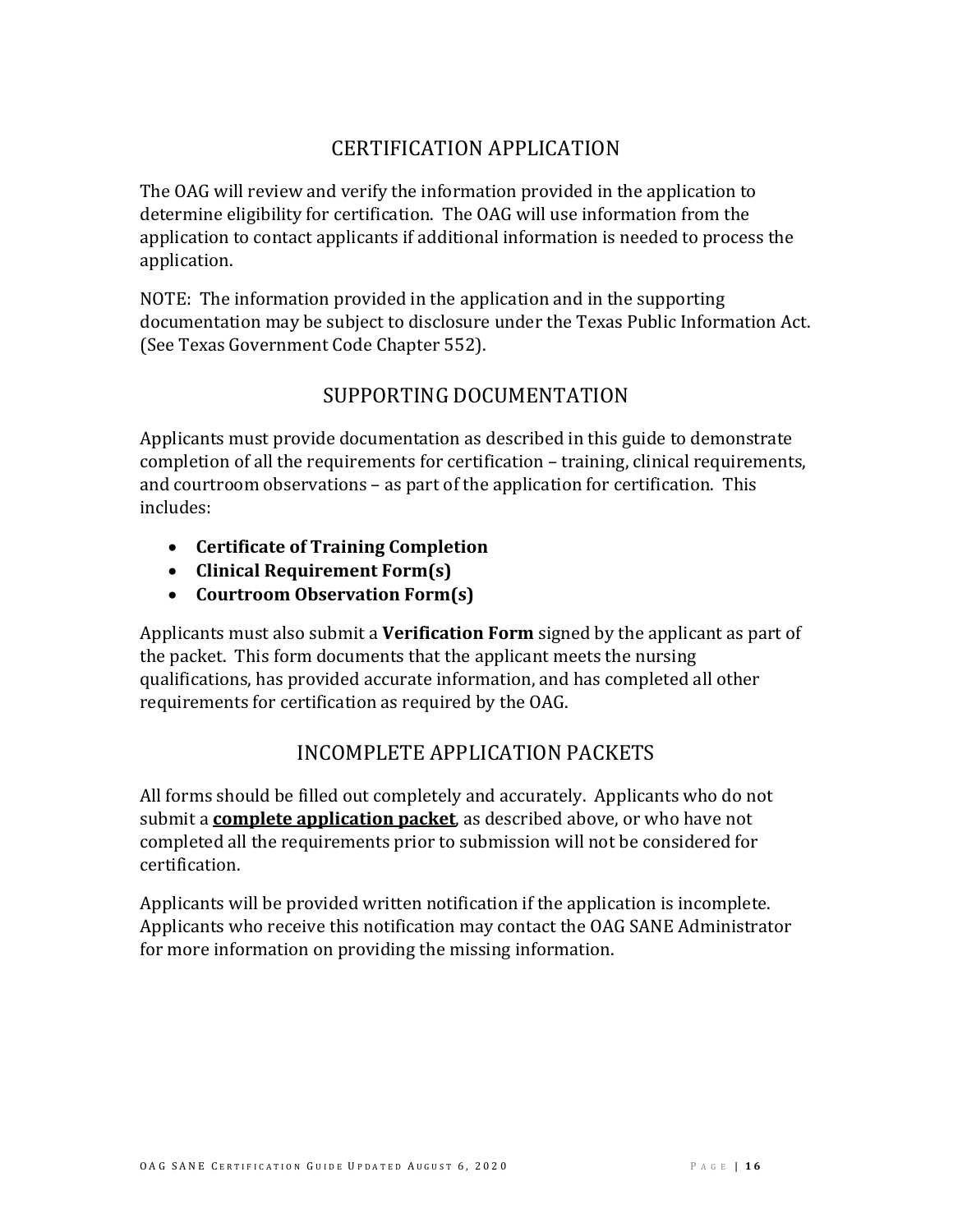## SUBMITTING A COMPLETE APPLICATION PACKET

<span id="page-16-0"></span>The **complete application packet** can be submitted via:

- 1. Email: [SAPCS@oag.texas.gov](mailto:SAPCS@oag.texas.gov)
- 2. Fax: (512) 370-9801
- 3. Mail:

Office of the Attorney General Crime Victim Services Division SAPCS SANE Program P.O. BOX 12548 MC 011-1 Austin, TX 78711-2548

#### **For security purposes, the OAG cannot accept applications submitted by walkin, hand delivery, or same day courier services.**

The OAG accepts no responsibility for delays in mailing. Applicants are strongly advised to allow for and anticipate any delays by sending the application as early as possible.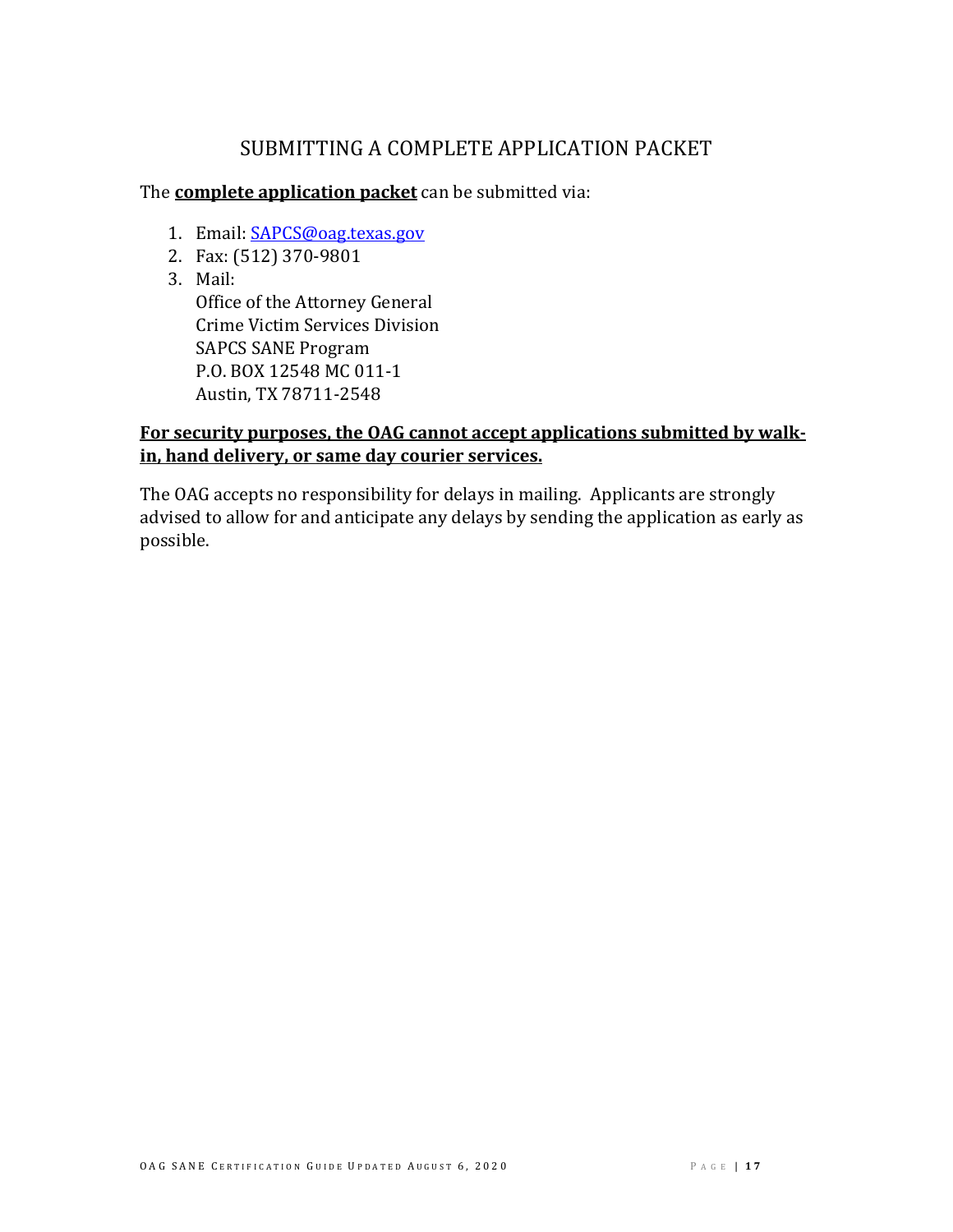# APPLICATION REVIEW PROCESS

<span id="page-17-0"></span>The OAG or any agent or representative of the office has the right to review, investigate and verify the information provided by applicants seeking certification. Providing false, misleading, or intentionally incomplete information may result in the application being denied or the revocation of an OAG SANE Certification or other action as required by law.

The OAG will review the application and supporting documentation to verify that the applicant completed the certification requirements and that the forms have the proper signatures.

During the review and verification process, the OAG SANE Administrator may contact an applicant to resolve questions regarding the submission and may request additional information. In addition, the OAG may contact other organizations or individuals with information relating to the application as needed, including an applicant's SANE supervisor or coordinator.

The OAG will notify applicants in writing of its decision regarding certification. Applicants approved for certification will receive an OAG certificate, information regarding maintaining certification, and other program information. Applicants denied certification will receive information regarding the appeals process should the applicant wish to appeal the OAG decision. Applicants who have been denied may reapply.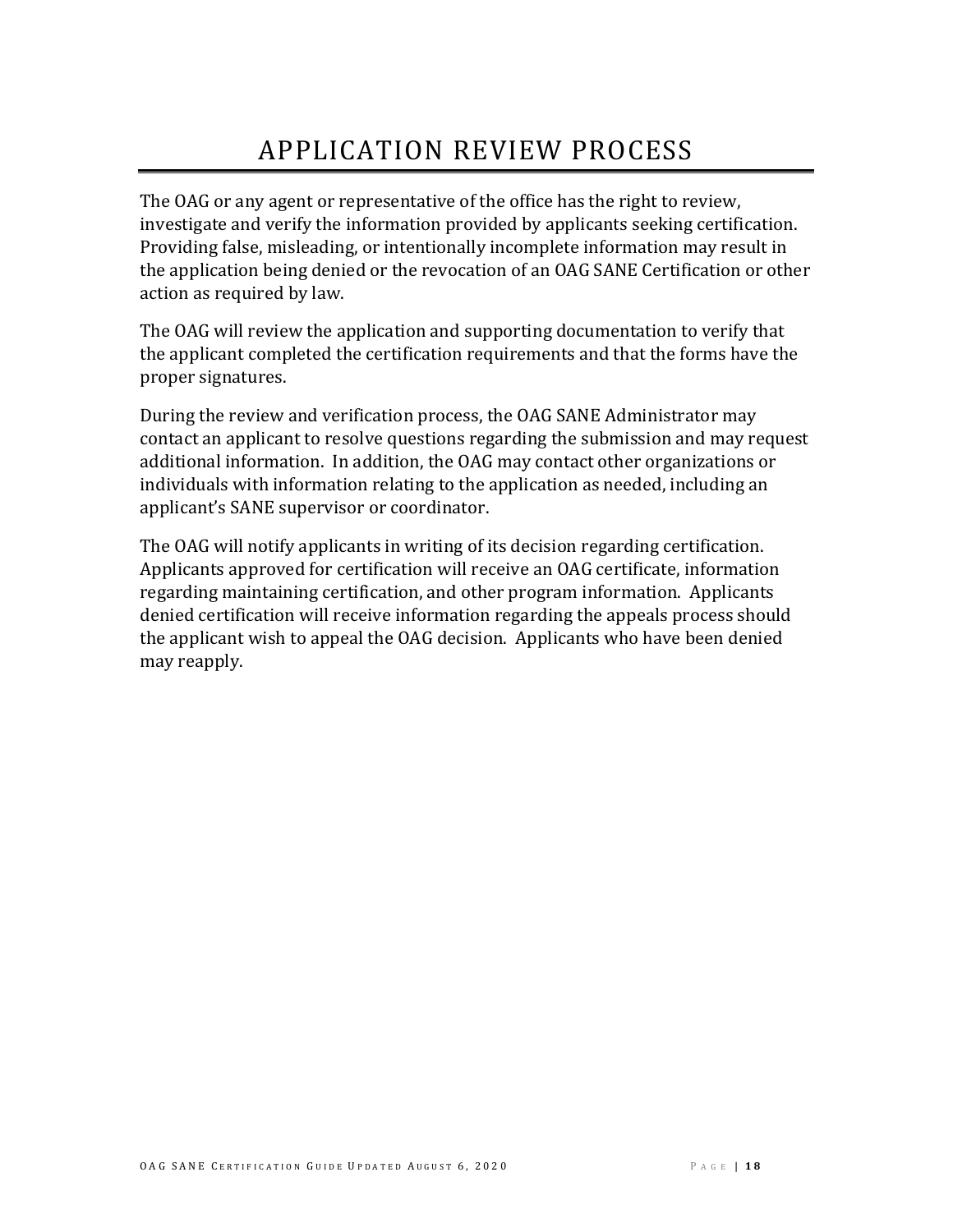# ONCE CERTIFIED

<span id="page-18-0"></span>All SANE Certifications are valid for two years unless there has been an adverse action taken by the OAG. OAG SANEs must continue to maintain nursing licensure during the certification period to maintain eligibility.

Participants in the SANE Certification program are subject to audit by the OAG and must maintain all information and documentation submitted in support of the certification throughout the duration of the certification period.

## RENEWING CERTIFICATION

<span id="page-18-1"></span>To renew certification, refer to the **OAG SANE Certification Application Renewal Guide**. In order to be considered for renewal, the application must be received before the current certification expires.

## <span id="page-18-2"></span>SUSPENSION, PROBATION, OR DECERTIFICATION

An OAG SANE Certification is subject to suspension, probation, or decertification in cases where the individual no longer meets the eligibility requirements or the individual submits fraudulent information to the OAG.

Individuals seeking certification and currently certified SANEs must notify the OAG about pending actions that would impact their nursing licensure. Written notice must be provided within five calendar days of the event or of receiving notice from the BON of a pending disciplinary matter. Information must also be provided to the OAG regarding the outcome of any enforcement actions or investigations surrounding the licensure. The OAG may also investigate any information received about an OAG SANE in making a determination on the certification. Failing to report a possible change in eligibility may result in suspension or revocation of an OAG SANE Certification.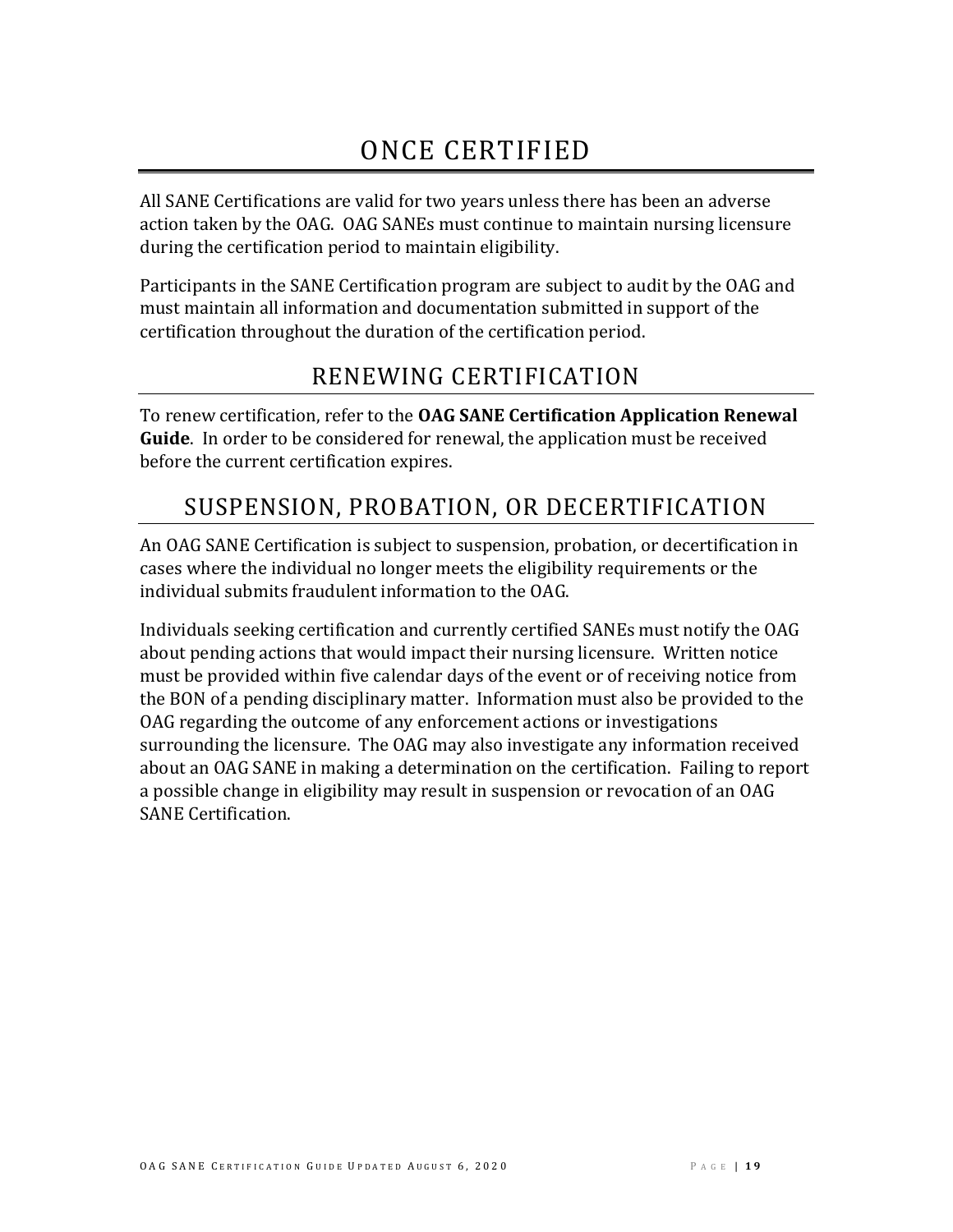# APPEALS PROCESS

<span id="page-19-0"></span>Individuals will be notified in writing by certified mail of any decision to deny, decertify, suspend or probate a certification. The notice will contain the specific facts or conduct alleged and the basis for the action. The notice will also include information regarding available administrative remedies. The OAG may request additional information needed to overturn the decision.

Individuals who disagree with the decision may appeal by providing a written request to the OAG to reconsider the decision. The request must provide information regarding why the individual disagrees with the OAG's determination.

The written request for reconsideration must be provided to the OAG **within 30 days of the date of the notification**. The OAG will send written notice that the appeal has been received and information regarding the next steps in the appeals process. Individuals may send the OAG any additional information to support the request for reconsideration within 30 days. A hearing officer from the Crime Victim Services Division will review the appeal, as well as any additional evidence provided by the individual.

The hearing officer will make a final decision regarding the certification after reviewing the reconsideration request and any additional information provided. Once a decision has been made, the OAG will provide written notification of that decision within 10 business days.

Appeals may be denied if an individual fails to submit information within the time limits. To appeal a decision made by the OAG, send the appeal request in writing by mail or fax.

MAIL: Office of the Attorney General Crime Victim Services Division Appeals and Legal Counsel P.O. BOX 12548 MC 011-1 Austin, TX 78711-2548

Fax: [512-370-9435](mailto:sapcs@texasattorneygeneral.gov?subject=SANE%20Certification%20or%20Re-Certification%20Application%20Packet)

For questions regarding the appeals process, contact the Appeals and Legal Counsel Section at (**512)-936-1599.**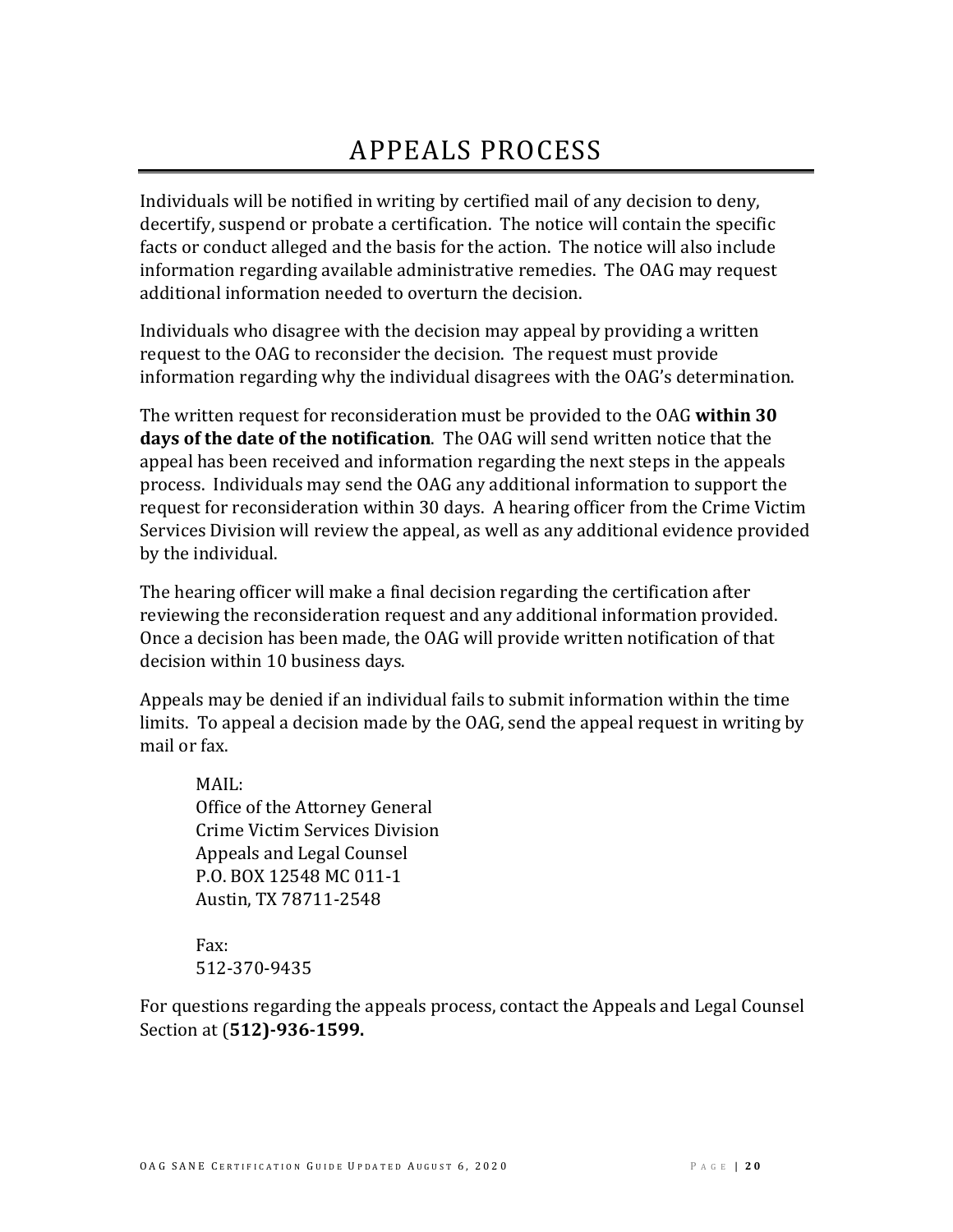# CONTACT INFORMATION

<span id="page-20-0"></span>For questions regarding this information or at any time during the application process, contact the OAG SANE Program Administrator at:

- 1. Phone: 512-475-4881
- 2. Email: [SAPCS@oag.texas.gov](mailto:SAPCS@oag.texas.gov)
- 3. Fax: (512) 370-9801
- 4. Mail:

Office of the Attorney General Crime Victim Services Division SAPCS SANE Program P.O. BOX 12548 MC 011-1 Austin, TX 78711-2548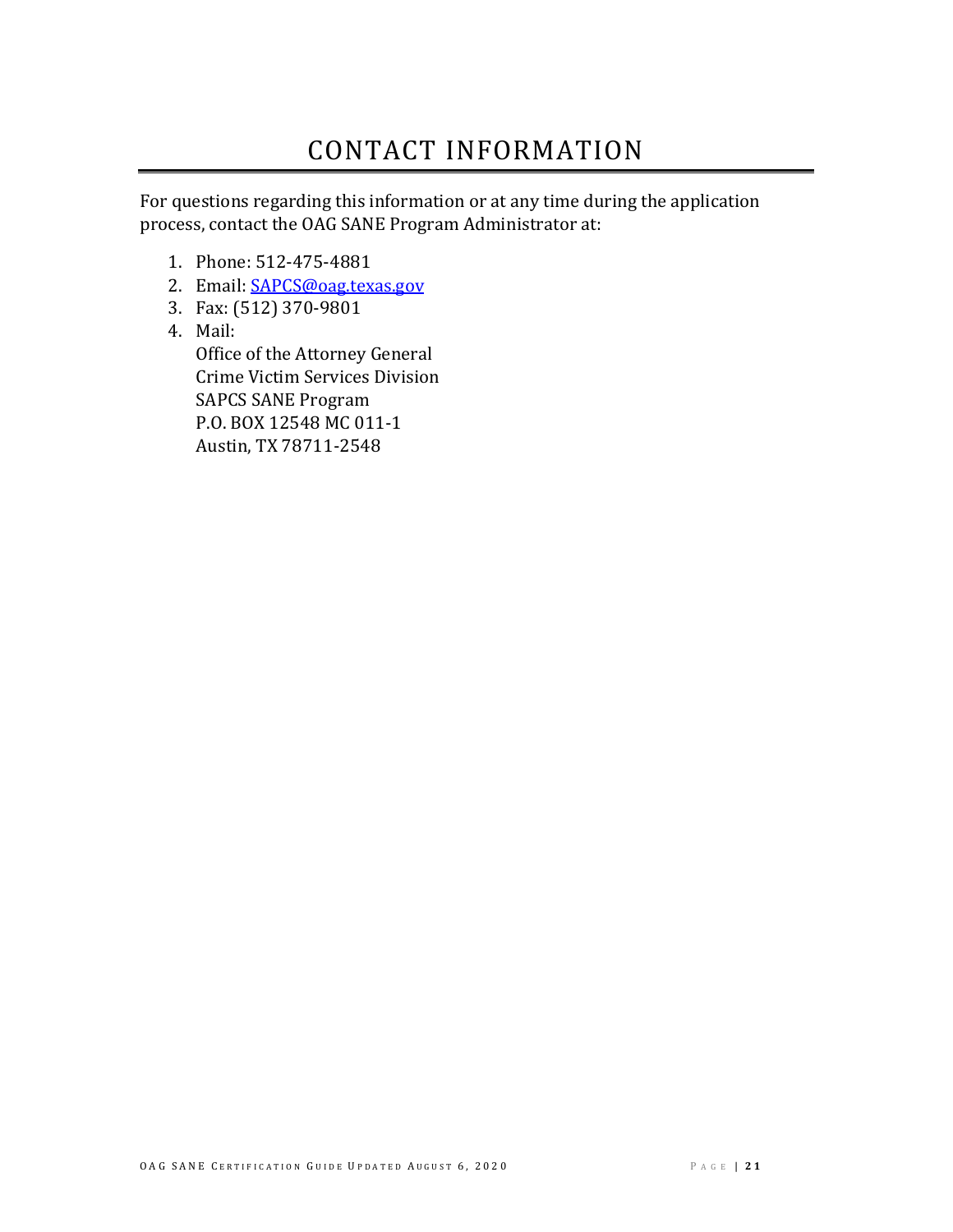# APPENDIX 1 – TERMS

<span id="page-21-0"></span>The following terms, when used in this Guide and for the purpose of implementing the OAG SANE Certification, shall have the following meanings:

**Acute Sexual Assault Medical Forensic Examination** – An examination conducted on a patient who presents with an acute complaint of sexual assault within 120 hours of occurrence.

**Adolescent Patient –** A person who is under 18 years of age and at least a stage three of Tanner Classification of Sexual Maturity (onset of menses in the female).

**Adult Patient** – A person who is 18 years of age or older.

**Adult Medical Forensic Examination Simulation** – A simulated sexual assault medical forensic examination conducted on an adult patient actor. The exam must be completed in the same manner and utilizing the same clinical requirements as an acute sexual assault medical forensic examination. The examinations must be completed in the presence of a SANE and/or the SANE supervisor or coordinator and must be signed by a preceptor.

**CA-SANE** – A Certified Adult/Adolescent SANE who demonstrates a currency of practice in the care and treatment of adult and adolescent patients who present with a complaint of sexual assault or abuse.

**Clinical Requirements** – Examinations required by the OAG to establish currency of practice. Examinations include pelvic examinations, well-child examinations, and sexual assault medical forensic examinations. Clinical requirements are broken into two levels: basic and advanced.

**Courtroom Observation** – In-person observation required to develop an understanding of the legal system and what is required of a SANE during courtroom proceedings – including testimony.

**Courtroom Personnel** – Individuals employed at or by a court who can verify courtroom attendance, including but not limited to bailiffs, prosecuting attorneys or staff, court clerk, or judicial staff.

**CP-SANE** - A Certified Pediatric SANE who demonstrates a currency of practice in the care and treatment of pediatric patients who present with the complaint of sexual assault or abuse.

**Currency of Practice** –Maintaining experience and practical skills for nursing care and treatment of a patient who presents with a complaint of sexual assault. This includes clinical requirements and continuing education.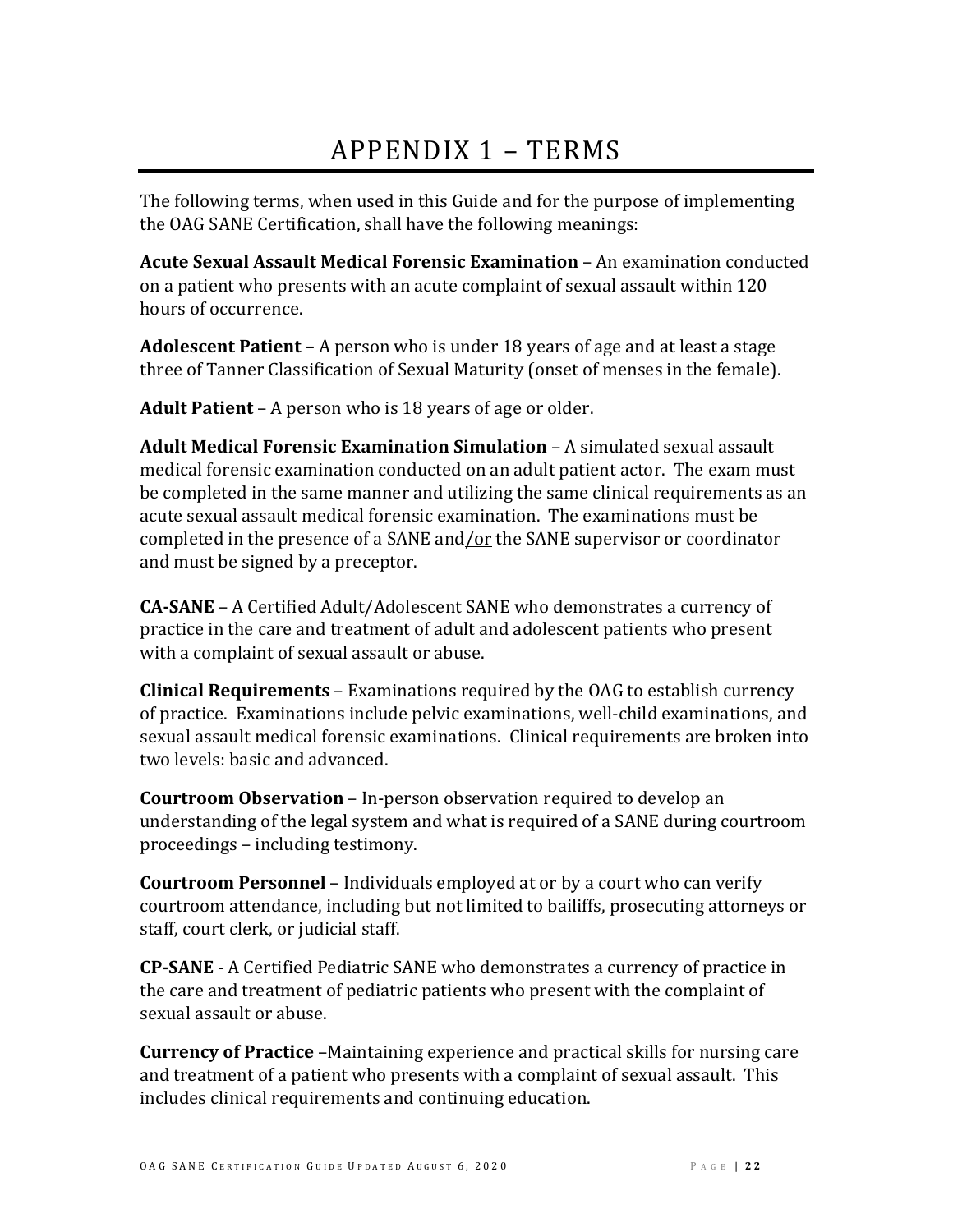**OAG SANE Certification Application** – The application used by applicants who do not hold a current OAG SANE Certification. **Non-Acute Sexual Assault Medical Forensic Examination** – An examination conducted on a patient with a delayed complaint of sexual assault beyond 120 hours.

**Office of the Attorney General** – The Texas Attorney General. (Also referred to as the OAG).

**OAG Approved SANE Training Course** – A training course that provides instruction on nursing care and treatment of a patient with a complaint of sexual assault that meets the minimum standards set by the OAG and that has been formally approved by the OAG. (Also referred to as a training course).

**OAG SANE Curriculum Requirements** – The minimum standards for training topics for an OAG Approved SANE Training Course. The OAG shall publish guidelines for adult/adolescent and pediatric classes.

**OAG Sexual Assault Nurse Examiner** – A person who holds an OAG SANE Certification. (Also referred to as an OAG SANE).

**OAG SANE Certification** – The formal process by which the OAG reviews and approves requests for OAG SANE Certification from applicants who meet the certification requirements established by the OAG. Certification is based on currency of practice requirements. Certified individuals receive a **Currency of Practice Certification.** (Also referred to as certification).

**OAG SANE Certification Renewal** – The process by which the OAG reviews submitted documentation by applicants who currently hold certification from the OAG and are seeking to continue that certification.

**OAG SANE Program Administrator** – the person employed by the OAG to oversee the administration of the OAG SANE Certification process.

**Pediatric Patient** - A person who is under 18 years of age.

**Pelvic Examination** – Visual inspection and palpation of the external structures of the adult/adolescent female genitalia (vulva) to assess for normalcy, disease processes or trauma. A visual inspection with the use of a vaginal speculum inserted into the vagina allows for visual assessment of the vaginal vault and the cervix to assess for normalcy, disease processes and/or trauma. Inspections must be performed on a patient who is not presenting with an acute complaint of sexual assault or abuse.

**Preceptor** – An experienced health care professional or practitioner who provides guidance and expertise to individuals as they complete clinical requirements. Preceptors should be licensed health care professionals selected by a health care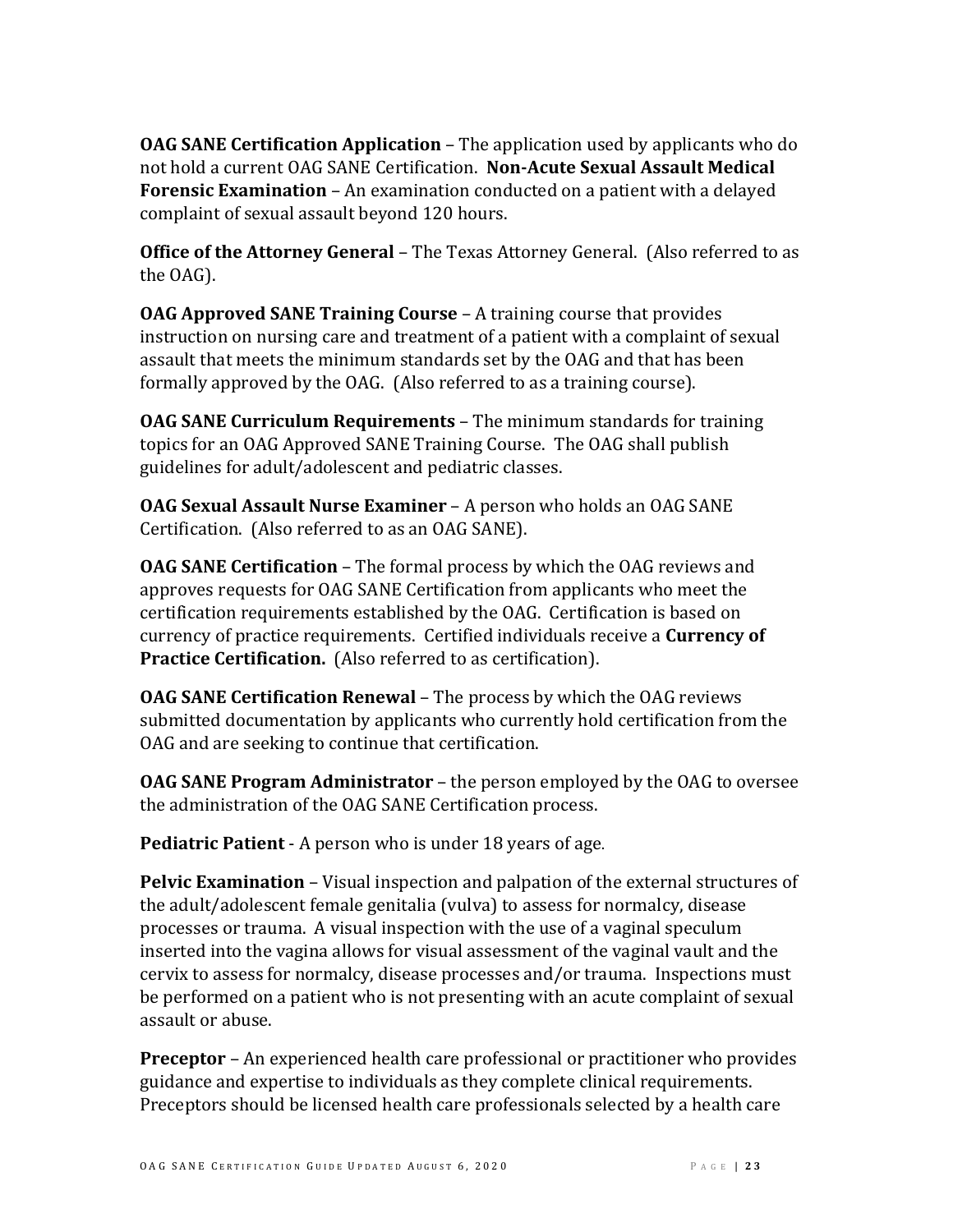organization in its routine course of business to observe or precept individuals during the completion of clinical requirements.

- For **basic clinical requirements**, common preceptors include health care professionals with experience conducting pelvic or well-child examinations, such as RNs without forensic experience, physicians (MD or DO), advanced practice nurses/nurse practitioners (APN/NP), or physician assistants (PA).
- For **advanced clinical requirements,** common preceptors include health care professionals with experience conducting sexual assault medical forensic medical examinations such as SANEs with OAG or other national SANE Certification, non-certified RNs with forensic experience, physicians (MD or DO), advanced practice nurses/nurse practitioners (APN/NP), or physician assistants (PA).

**Prepubescent Patient–** A person who is under 18 years of age, and either a female who is pre-menarcheal or a male who is Tanner Classification of Sexual Maturity Stage two or less.

**Registered Nurse** –A person who holds an active, unencumbered professional nursing license as a registered nurse issued by the Texas Board of Nursing, including an RN who practices in Texas pursuant to any multistate licensure privilege. (Also referred to as RN).

**Sexual Assault Medical Forensic Examination** – A specialized examination provided pursuant to Texas Government Code, Chapter 420 that uses an OAGapproved evidence collection kit and protocol. This examination encompasses the care and treatment of a patient who presents with a complaint of sexual assault – including a medical history for the purpose of diagnosis and treatment, head-to-toe examination to assess for trauma, detailed anogenital examination to assess for trauma, and collection of forensic evidence as indicated by history and findings.

**Sexual Assault Nurse Examiner** – A nurse who conducts sexual assault forensic medical examinations but does not hold an OAG SANE Certification. (Also referred to as a SANE).

**Texas Board of Nursing (BON) –** The Texas state agency responsible for regulating the practice of professional nursing, pursuant to the Nursing Practice Act, Texas Occupations Code.

**Texas Evidence Collection Protocol** – As authorized by Texas Government Code, Chapter 420, the Texas Evidence Collection Protocol provides recommendations to medical, legal, law enforcement, advocacy, and forensic science professionals on the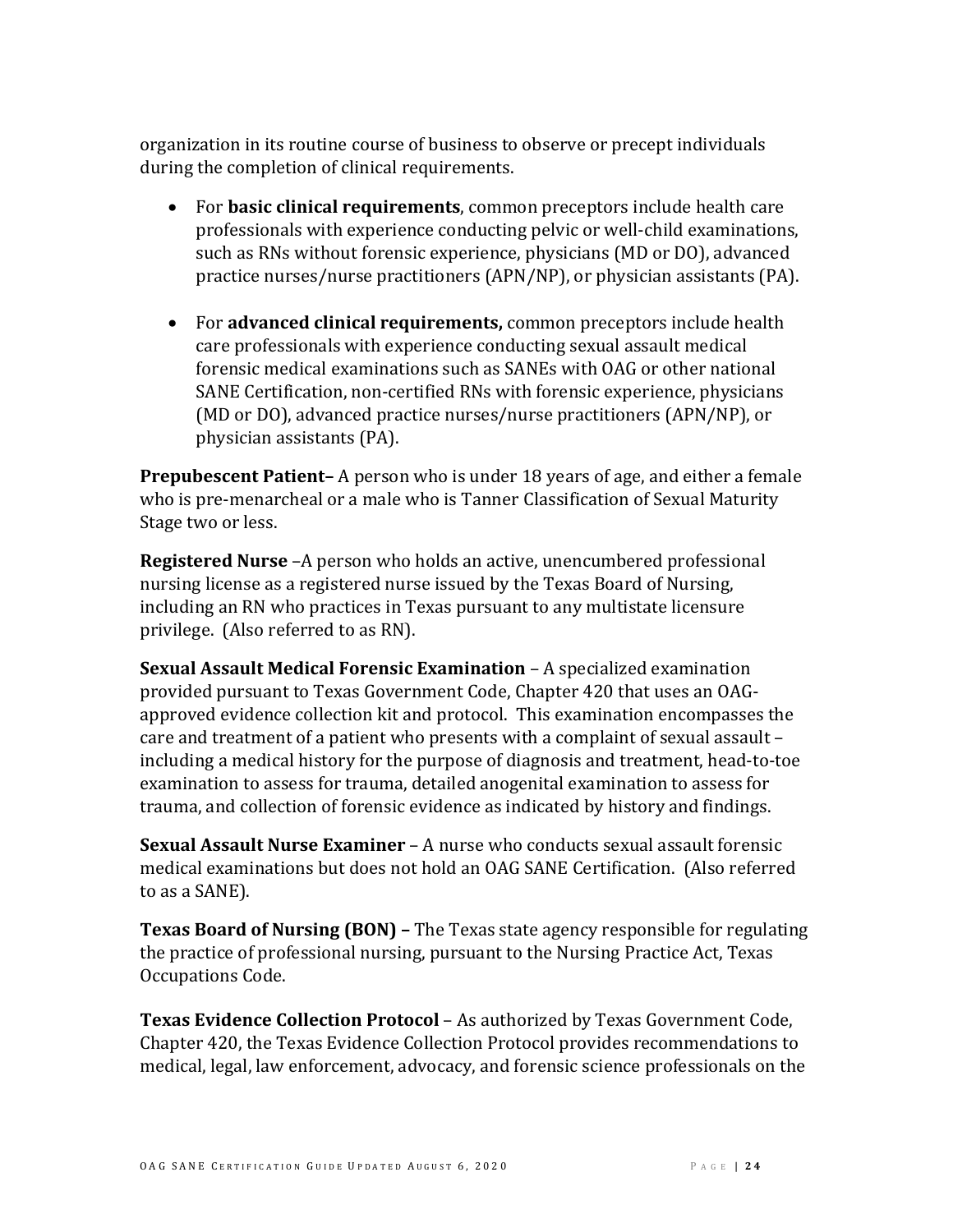identification, collection and preservation of physical evidence and the minimization of physical and psychological trauma for survivors of sexual assault.

**Well-Child Examination** – Examination of a pediatric patient focusing on growth and development according to the age of the patient:

- Cognitive
- Linguistic
- Neurological
- Psychological
- Appearance
- Genitalia physiology according to maturity

Examinations should be conducted on a variety of age groups to learn more about the stages of growth and development. (Ages are approximate as growth and development varies with each individual child.)

- Infant (birth  $-1$  year of age)
- Toddler  $(1 3$  years of age)
- Preschool child  $(3 6$  years of age)
- School-aged child  $(6 12$  years of age)
- Preadolescent child (12 13 years of age)
- Adolescent child (13 17 years of age)